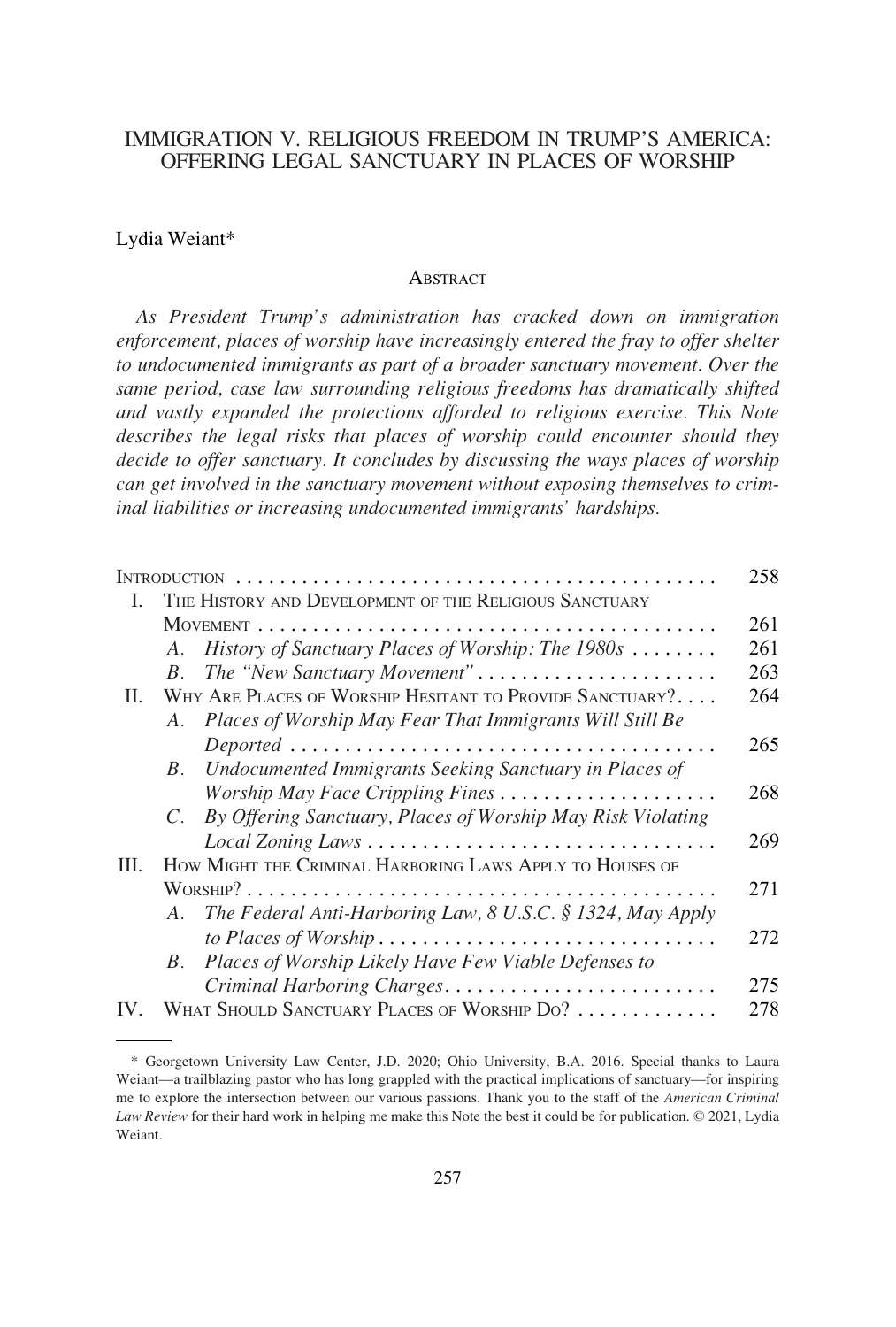<span id="page-1-0"></span>

| A. | Places of Worship Should Consider Engaging in Lower-Risk          |     |
|----|-------------------------------------------------------------------|-----|
|    | Sanctuary Activities                                              | 279 |
|    | 1. Sanctuaries May Protect Immigrants from Deportation            | 279 |
|    | 2. Places of Worship Can Engage in Activities Less Likely to      |     |
|    | Lead to Criminal Harboring Prosecution                            | 279 |
|    | B. Places of Worship Should Seek Protections from Local and       |     |
|    | State Governments                                                 | 281 |
|    | C. Places of Worship Should Be Cautious of Bringing an As-Applied |     |
|    | Constitutional Challenge Against § 1324                           | 281 |
|    |                                                                   | 283 |

#### **INTRODUCTION**

In 2014, Samuel Oliver-Bruno entered the United States using a fraudulent Texas birth certificate.<sup>1</sup> His wife was suffering from lupus, and he crossed the border in 2013 seeking better medical care.<sup>2</sup> Oliver-Bruno followed just months later.<sup>3</sup> After being arrested and convicted for attempting to enter the United States with fraudulent documents, U.S. Immigration and Customs Enforcement ("ICE") granted Oliver-Bruno permission to stay under an order of supervision, allowing him to remain with his wife while she received medical attention.<sup>4</sup> However, his supervision order only lasted until November 2017, at which time ICE revoked his permission to remain in the country.5

When ICE ordered his deportation in November 2017, Oliver-Bruno took refuge in the basement of CityWell United Methodist Church in Durham, North Carolina, where he lived for the next eleven months.<sup>6</sup> Generally, ICE does not enter places of worship to arrest undocumented immigrants, $\bar{y}$  and CityWell offered Oliver-Bruno a safe place to live as he sought to defer his deportation in order to remain with his sick wife and nineteen year-old son.<sup>8</sup> During his eleven-month stay at

<sup>1.</sup> Catherine E. Shoichet, *They Thought Living in Churches Would Protect Them. Now They Fear Nowhere is Safe*, CNN (Dec. 22, 2018), [https://www.cnn.com/2018/12/22/us/north-carolina-immigration-sanctuary-churches/](https://www.cnn.com/2018/12/22/us/north-carolina-immigration-sanctuary-churches/index.html)  [index.html.](https://www.cnn.com/2018/12/22/us/north-carolina-immigration-sanctuary-churches/index.html)

<sup>2.</sup> Meagan Flynn, Feds Deport Undocumented Immigrant Whose Church Supporters Went to Jail to Protect *Him*, WASH. POST (Nov. 30, 2018) [hereinafter Flynn, *Feds Deport*], [https://www.washingtonpost.com/nation/](https://www.washingtonpost.com/nation/2018/11/30/feds-deport-undocumented-immigrant-whose-church-supporters-went-jail-protect-him/?noredirect=on&utm_term=.7a418f6f6ab6) [2018/11/30/feds-deport-undocumented-immigrant-whose-church-supporters-went-jail-protect-him/?noredirect=](https://www.washingtonpost.com/nation/2018/11/30/feds-deport-undocumented-immigrant-whose-church-supporters-went-jail-protect-him/?noredirect=on&utm_term=.7a418f6f6ab6)  [on&utm\\_term=.7a418f6f6ab6](https://www.washingtonpost.com/nation/2018/11/30/feds-deport-undocumented-immigrant-whose-church-supporters-went-jail-protect-him/?noredirect=on&utm_term=.7a418f6f6ab6).

<sup>3.</sup> *Id*.

<sup>4.</sup> *Id*.

<sup>5.</sup> *Id*.

*See Dad Who Lived in North Carolina Church Loses Bid to Avoid Deportation*, CBS NEWS (Nov. 27, 6. 2018), [https://www.cbsnews.com/news/samuel-oliver-bruno-immigrant-who-lived-in-north-carolina-church](https://www.cbsnews.com/news/samuel-oliver-bruno-immigrant-who-lived-in-north-carolina-church-loses-bid-to-avoid-deportation/)[loses-bid-to-avoid-deportation/.](https://www.cbsnews.com/news/samuel-oliver-bruno-immigrant-who-lived-in-north-carolina-church-loses-bid-to-avoid-deportation/)

*See* STUDENT AND EXCHANGE VISITOR PROGRAM OPERATING INSTRUCTIONS: ICE SENSITIVE LOCATIONS, 7. U.S. IMMIGRATION AND CUSTOMS ENFORCEMENT (July 28, 2020) [hereinafter ICE SENSITIVE LOCATIONS], [https://www.ice.gov/sevis/operating-instructions#tab2.](https://www.ice.gov/sevis/operating-instructions#tab2)

*See* Flynn, *Feds Deport*, *supra* note 2; *see also* Letter from G.K. Butterfield, Member of Congress, and 8. David E. Price, Member of Congress, to Jay Weselmann, Field Officer Director, U.S. Citizenship and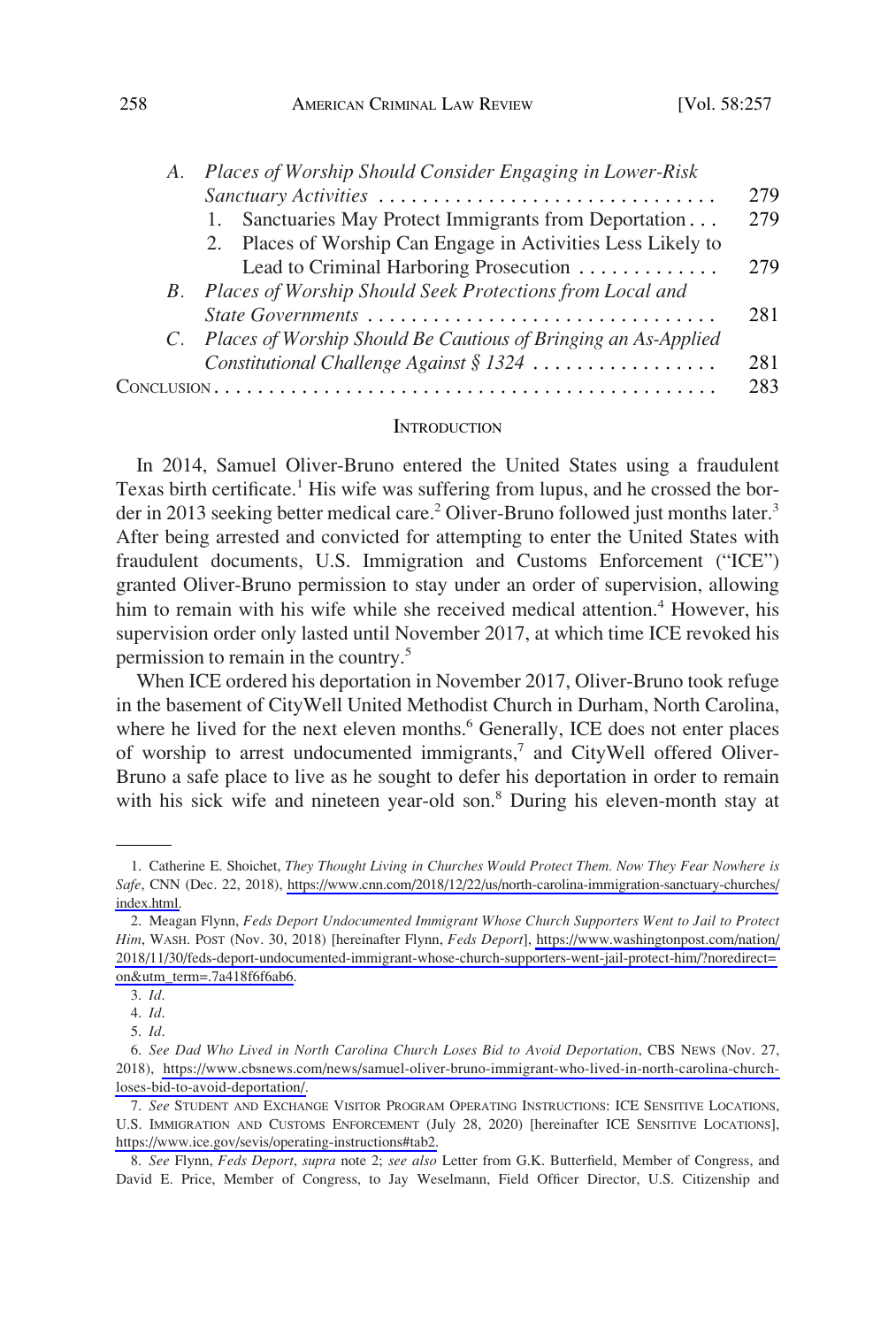CityWell, Oliver-Bruno never left the church—not to grocery shop, not to see a movie, not even to see his son graduate.<sup>9</sup> Two North Carolina Congressmen— G.K. Butterfield and David E. Price—even supported his petition to remain in the United States.10

On November 23, 2018, Oliver-Bruno stepped out of the church for the first time in eleven months<sup>11</sup> to appear at an immigration appointment with the U.S. Citizenship and Immigration Services ("USCIS") in Morrisonville, North Carolina.<sup>12</sup> He was going to provide his fingerprints to  $USCIS<sup>13</sup>$ —one of the steps required for any deferred-action application.<sup>14</sup> Dozens of congregation members from CityWell escorted Oliver-Bruno to the USCIS office.<sup>15</sup> Meanwhile, ICE agents in plain clothes awaited Oliver-Bruno's arrival.<sup>16</sup> Once in the building, ICE agents tackled Oliver-Bruno and his son and took them into custody.<sup>17</sup> Oliver-Bruno was deported to Mexico just six days later on November 29, 2018.18 *The Washington Post*<sup>19</sup> and other media outlets<sup>20</sup> have alleged that ICE coordinated with the USCIS to trap Oliver-Bruno. Documents obtained by *Rewire.News*  through a Freedom of Information Act request reportedly show that ICE communicated with the USCIS to set up the arrest scheme. $21$ 

As the agents arrested Oliver-Bruno, his supporters from CityWell continued to advocate for his freedom.<sup>22</sup> After exiting the USCIS office with Oliver-Bruno in custody, CityWell congregation members surrounded the ICE van and prevented it from moving for at least three hours.<sup>23</sup> One CityWell pastor, Cleve May, said they

11. *Id*.

12. Flynn, *Feds Deport*, *supra* note 2.

14. *See* Flynn, *Feds Deport*, *supra* note 2.

15. *Id*.

*See* Press Release, Congressman David E. Price, Reps. Price and Butterfield Issue Statement on Durham 16. ICE Arrest (Nov. 23, 2018), [https://price.house.gov/newsroom/press-releases/reps-price-and-butterfield-issue](https://price.house.gov/newsroom/press-releases/reps-price-and-butterfield-issue-statement-durham-ice-arrest)[statement-durham-ice-arrest.](https://price.house.gov/newsroom/press-releases/reps-price-and-butterfield-issue-statement-durham-ice-arrest)

19. *See id*.

*See* Tina Vasquez, *Exclusive: Immigration Agencies Communicated Prior to Arrest of Sanctuary Leader*, 20. REWIRE.NEWS (Mar. 25, 2019), [https://rewire.news/article/2019/03/25/exclusive-immigration-agencies](https://rewire.news/article/2019/03/25/exclusive-immigration-agencies-communicated-prior-to-arrest-of-sanctuary-leader/)[communicated-prior-to-arrest-of-sanctuary-leader/](https://rewire.news/article/2019/03/25/exclusive-immigration-agencies-communicated-prior-to-arrest-of-sanctuary-leader/) (reporting reaction of Oliver-Bruno's family).

21. *Id*.

23. *See id*.

Immigration Services (Nov. 1, 2018), [https://price.house.gov/sites/price.house.gov/files/documents/Samuel%](https://price.house.gov/sites/price.house.gov/files/documents/Samuel%20Oliver%20Bruno.pdf)  [20Oliver%20Bruno.pdf](https://price.house.gov/sites/price.house.gov/files/documents/Samuel%20Oliver%20Bruno.pdf) (requesting the USCIS grant Oliver-Bruno deferred action).

*See* Meagan Flynn, *Singing 'Amazing Grace,' a Church Surrounded an ICE Van to Stop an Arrest. 27 were*  9. *Jailed*, WASH. POST (Nov. 26, 2018) [hereinafter Flynn, *Singing 'Amazing Grace'*], [https://www.washingtonpost.](https://www.washingtonpost.com/nation/2018/11/26/singing-amazing-grace-church-surrounded-an-ice-van-stop-an-arrest-were-jailed/?noredirect=on&utm_term=.bcfa74b214db) [com/nation/2018/11/26/singing-amazing-grace-church-surrounded-an-ice-van-stop-an-arrest-were-jailed/?](https://www.washingtonpost.com/nation/2018/11/26/singing-amazing-grace-church-surrounded-an-ice-van-stop-an-arrest-were-jailed/?noredirect=on&utm_term=.bcfa74b214db)  [noredirect=on&utm\\_term=.bcfa74b214db.](https://www.washingtonpost.com/nation/2018/11/26/singing-amazing-grace-church-surrounded-an-ice-van-stop-an-arrest-were-jailed/?noredirect=on&utm_term=.bcfa74b214db)

<sup>10.</sup> *Id*.

<sup>13.</sup> See Dad Who Lived in North Carolina Church for a Year Arrested by ICE, Sparking Protest, CBS NEWS (Nov. 24, 2018, 11:48 AM), [https://www.cbsnews.com/news/samuel-oliver-bruno-immigrant-arrested-by-ice](https://www.cbsnews.com/news/samuel-oliver-bruno-immigrant-arrested-by-ice-durham-north-carolina-church/)[durham-north-carolina-church/.](https://www.cbsnews.com/news/samuel-oliver-bruno-immigrant-arrested-by-ice-durham-north-carolina-church/)

<sup>17.</sup> *See* Flynn, *Feds Deport*, *supra* note 2.

<sup>18.</sup> *Id*.

<sup>22.</sup> *See* Flynn*, Singing 'Amazing Grace*,*' supra* note 9.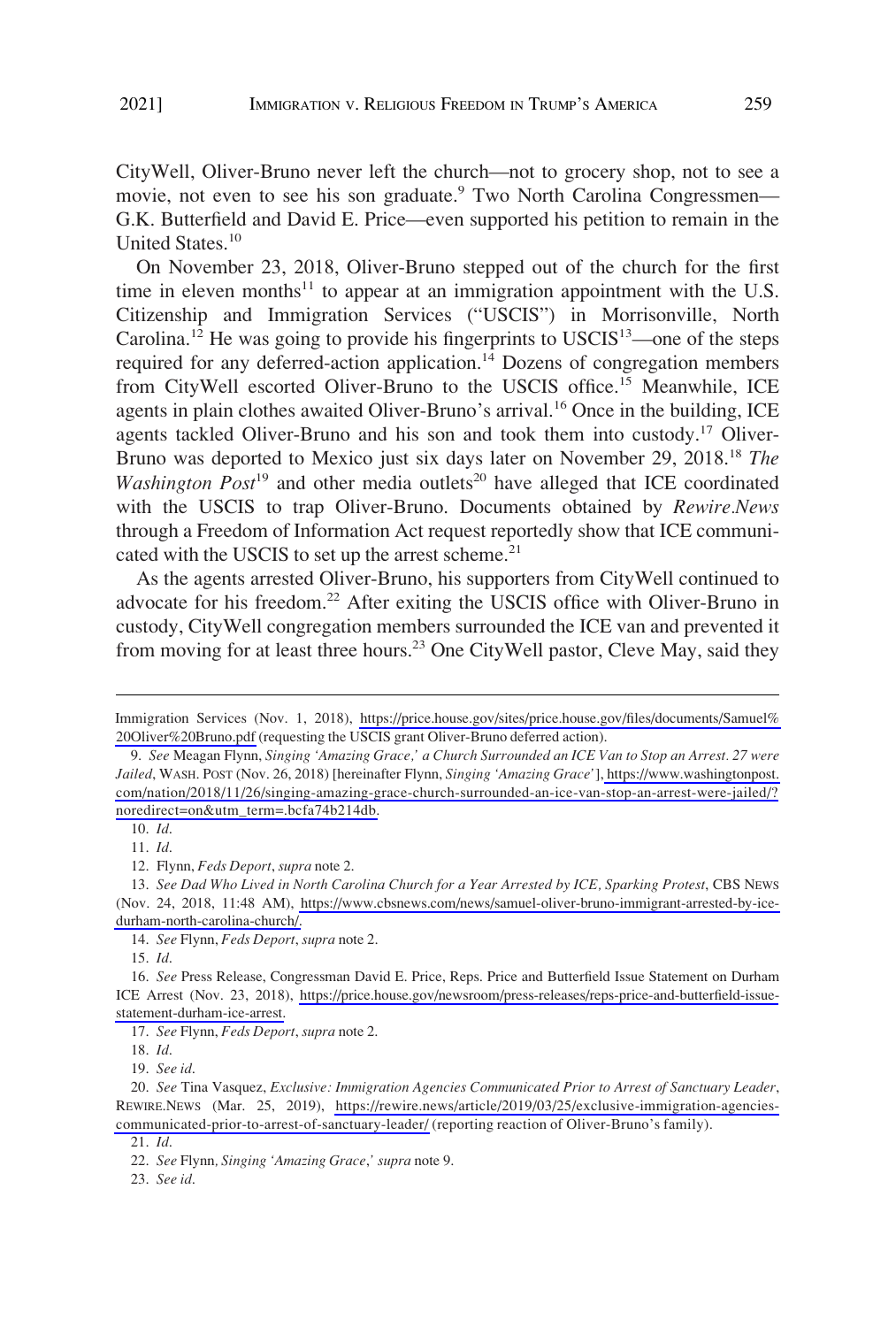surrounded the car because "we don't really believe that sanctuary is just a building."24 Pastor May told the police chief, "[w]e understand this is your job, but we need you to understand that as a matter of conviction we cannot move."25 Local authorities arrested twenty-seven people for obstruction of justice.<sup>26</sup> Oliver-Bruno's story is not an uncommon one. Immigrants seeking relief from deportation have at times found themselves seeking shelter in churches and other places of worship.<sup>27</sup>

While the Trump administration has reiterated its commitment to strict immigration enforcement, $28$  it has also demonstrated its commitment to safeguarding religious freedom and protecting religious expression.29 In recent years, the Supreme Court has similarly gone to great lengths to protect religious liberty.<sup>30</sup> This modern political and legal landscape leaves the legal status of "sanctuary" places of worship<sup>31</sup> uncertain. At the time of publication, the Trump presidency appears to be ending. While many of the policies discussed herein may shift with the transition to a Biden administration, the Trump-era policies and actions could still have lasting effects—most notably, his recent nomination of Supreme Court Justice Amy Coney Barrett. Consequently, although places of worship, immigrants in sanctuary, and religious leaders may continue to face greater legal consequences amid stricter immigration enforcement policies, they may also possess greater religious freedom protections than ever before. While lawyers grapple with these clashing doctrines, places of worship offering sanctuary are left to question their legal status.

Though much scholarship has addressed the history, theory, and legal status of religious sanctuary, this Note takes a more practical approach by analyzing the various legal consequences that places of worship may face, the likelihood of facing repercussions, and the possible criminal defenses available to religious leaders and institutions that offer immigrants sanctuary. This Note explores two questions:

30. *See, e.g*., Masterpiece Cakeshop, Ltd. v. Colo. Civil Rights Comm'n, 138 S. Ct. 1719, 1724 (2018) (holding that the Colorado Civil Rights Commission's conduct in evaluating a cake shop owner's reasons for declining to make a wedding cake for a same-sex couple violated the Free Exercise Clause).

Although scholarship and media outlets have traditionally referred to "sanctuary churches" when 31. discussing the sanctuary movement in the religious context, this Note attempts to adopt a broader definition of "places of worship" as the sanctuary movement has been expanding beyond Judeo-Christian "churches" to other places of worship like synagogues and mosques. *See* Renee Montagne & Asia Simone Burns, *Mosques Consider Sanctuary for Immigrants*, NAT'L PUB. RADIO (Mar. 4, 2018), [https://www.npr.org2018/03/04/590670163/](https://www.npr.org2018/03/04/590670163/mosques-consider-sanctuary-for-immigrants/) [mosques-consider-sanctuary-for-immigrants/;](https://www.npr.org2018/03/04/590670163/mosques-consider-sanctuary-for-immigrants/) *Mikdash: The Jewish Sanctuary Movement*, T'RUAH, [https://www.](https://www.truah.org/campaign/mikdash-the-jewish-sanctuary-movement/)  [truah.org/campaign/mikdash-the-jewish-sanctuary-movement/](https://www.truah.org/campaign/mikdash-the-jewish-sanctuary-movement/) (last visited Nov. 23, 2020).

<sup>24.</sup> *Id*.

<sup>25.</sup> *Id*.

<sup>26.</sup> *Id*.

*See, e.g*., Laura Benshoff, *Fugitives From ICE, a Family Finds Sanctuary in a Pennsylvania Church*, 27. NAT'L PUB. RADIO (Mar. 7, 2019), [https://www.npr.org/2019/03/07/700215924/fugitives-from-ice-a-family](https://www.npr.org/2019/03/07/700215924/fugitives-from-ice-a-family-finds-sanctuary-in-a-pennsylvania-church)[finds-sanctuary-in-a-pennsylvania-church.](https://www.npr.org/2019/03/07/700215924/fugitives-from-ice-a-family-finds-sanctuary-in-a-pennsylvania-church)

<sup>28.</sup> *See, e.g*., Enhancing Public Safety in the Interior of the United States, 82 Fed. Reg. 8,799 (Jan. 25, 2017).

<sup>29.</sup> *See, e.g*., Promoting Free Speech and Religious Liberty, 82 Fed. Reg. 21,675 (May 4, 2017).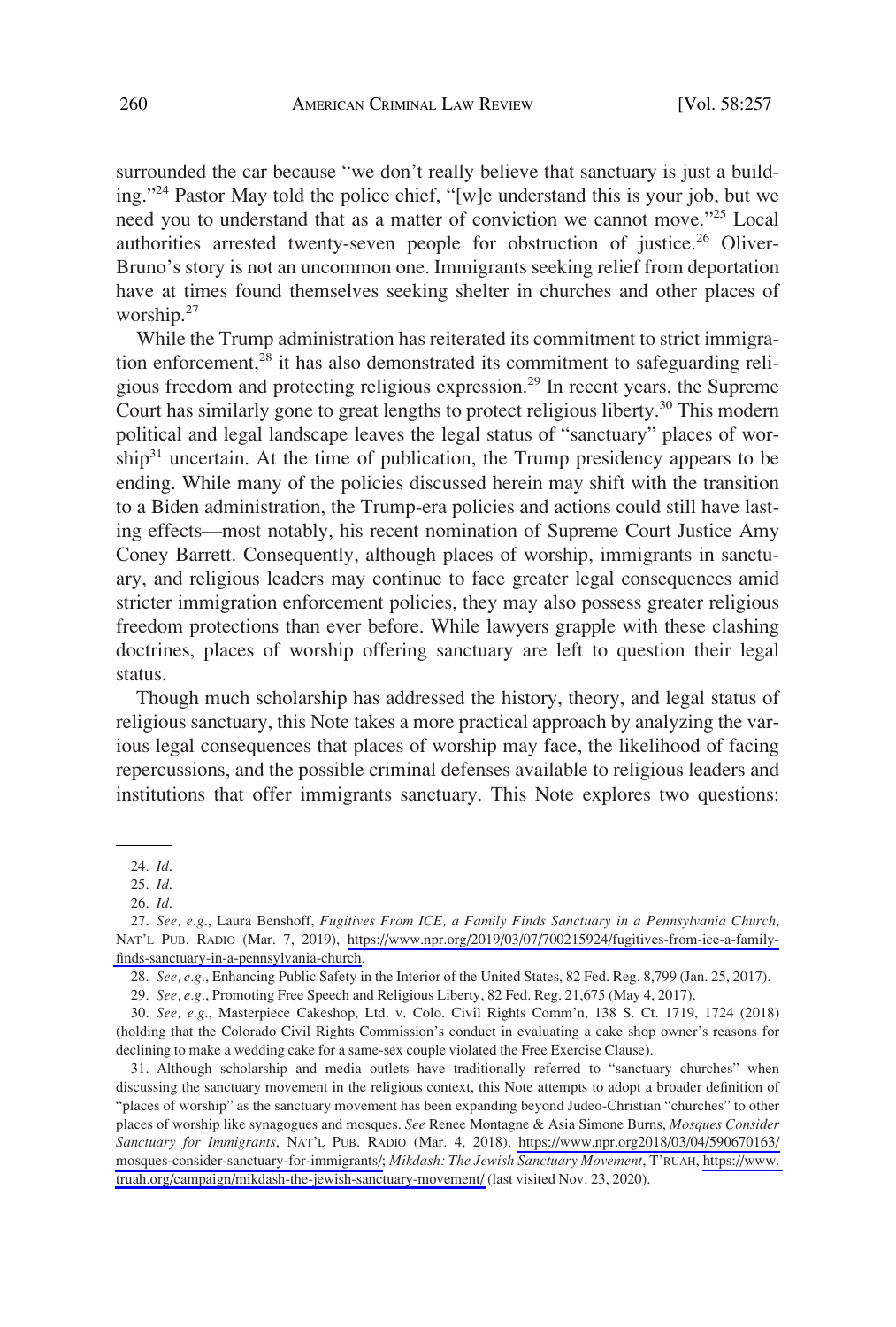<span id="page-4-0"></span>first, what risks do sanctuary places of worship face when they provide shelter to undocumented immigrants; and second, what legal protections are available to places of worship providing sanctuary.

Part I of this Note begins by providing a brief history of the sanctuary movement as it applies to places of worship. Part II explores why places of worship are hesitant to get involved in providing sanctuary to undocumented immigrants. Part III narrows in on criminal anti-harboring laws and looks at what penalties places of worship may face under these provisions and how the Trump administration applies them. Specifically, Part III addresses key circuit splits involving antiharboring laws and assesses how the Free Exercise Clause and the Religious Freedom and Restoration Act ("RFRA") may apply in light of recent Supreme Court jurisprudence. Part IV concludes with recommendations for places of worship providing sanctuary to immigrants. Ultimately, this Note argues that places of worship should seek as much protection from local governments as possible, but that they should not challenge the constitutionality of federal anti-harboring laws as applied to religious institutions.

# I. THE HISTORY AND DEVELOPMENT OF THE RELIGIOUS SANCTUARY MOVEMENT

The religious sanctuary movement refers to the practice of offering shelter to undocumented immigrants in places of worship, often to provide safety while the immigrant applies for legal status in the United States. This Part begins by discussing the origins of the sanctuary movement in the 1980s before turning to the reemergence of the movement in the mid-2000s.

## *A. History of Sanctuary Places of Worship: The 1980s*

The original sanctuary movement emerged in the 1980s as large numbers of immigrants came into the United States across the U.S.-Mexican border.<sup>32</sup> Most of these immigrants were asylum-seekers, coming from El Salvador and Guatemala.<sup>33</sup> At that time, the United States routinely denied asylum to individuals from these countries, despite claims that they faced violence at the hands of their home governments.<sup>34</sup> Members of the public criticized the U.S. government for denying entry to these asylum-seekers.35 Critics accused the United States of supporting the oppressive Guatemalan and El Salvadorian governments.<sup>36</sup> In light of politically contentious American foreign policy, religious leaders established a "network" seeking to assist

<sup>32.</sup> *See, e.g*., Troy Harris, *Toward a Universal Standard: Free Exercise and the Sanctuary Movement*, 21 U. MICH. J.L. REFORM 745, 747 (1988).

<sup>33.</sup> *See id*. at 747 (citing Orantes-Hernandez v. Smith, 541 F. Supp. 351, 358 (C.D. Cal. 1982)).

<sup>34.</sup> Rose Cuison Villazor, *What is a "Sanctuary"?*, 61 SMU L. REV. 133, 139–40 (2008).

<sup>35.</sup> *Id*. at 140.

<sup>36.</sup> *Id*.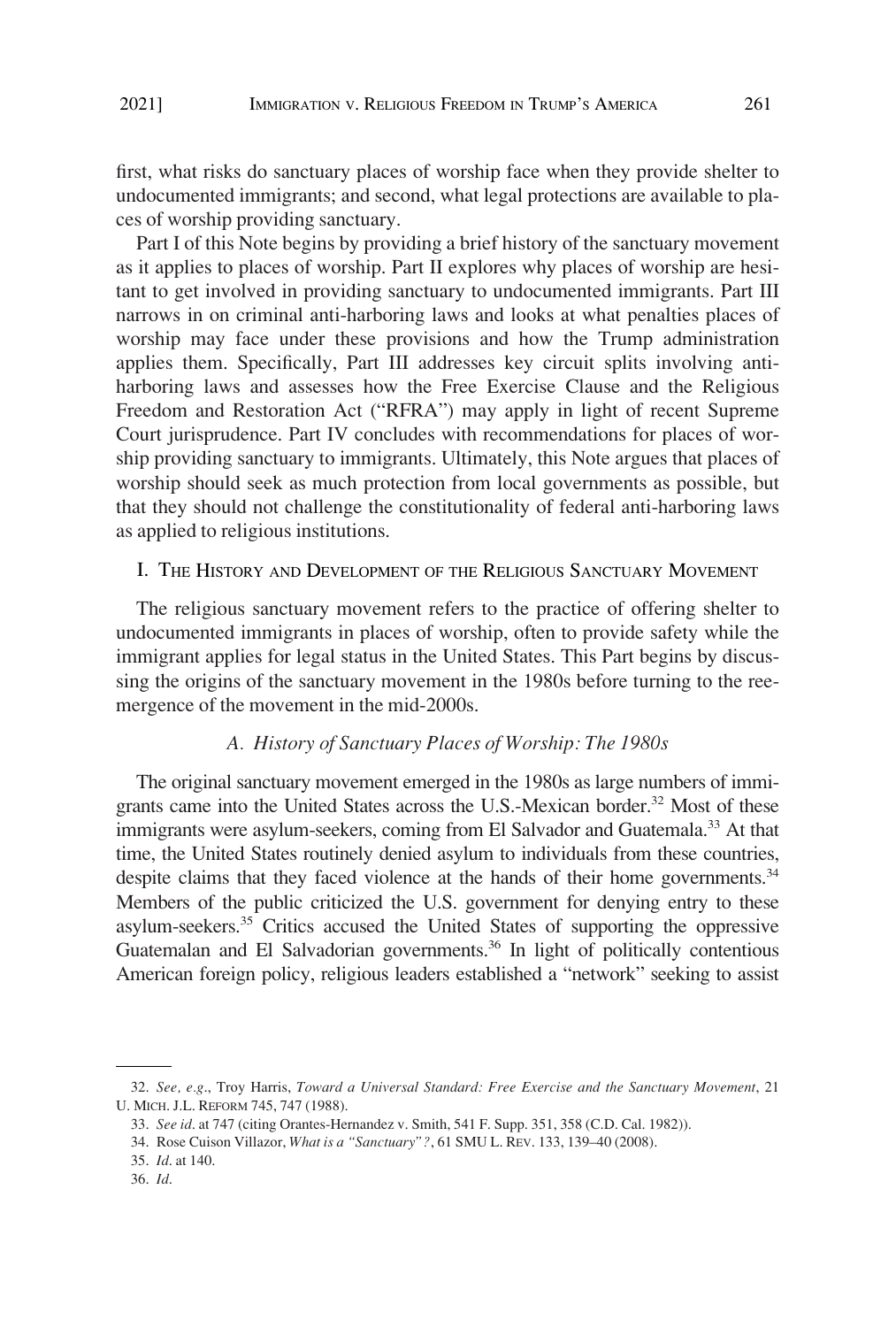immigrants who were being denied asylum.<sup>37</sup> This collaborative effort became the original sanctuary movement.38

In light of this movement, the federal government made clear that harboring an undocumented immigrant in a place of worship is a federal crime.<sup>39</sup> The U.S. Immigration and Naturalization Service ("INS")<sup>40</sup> responded by launching a targeted enforcement campaign known as Operation Sojourner.<sup>41</sup> Throughout this operation, INS agents used informants to infiltrate places of worship offering sanctuary and criminally prosecuted religious leaders under federal anti-harboring laws.<sup>42</sup> Federal agents arrested over sixty sanctuary workers during Operation Sojourner,<sup>43</sup> and eight sanctuary workers were ultimately convicted of criminal harboring in *United States v. Aguilar*. 44

When prosecuted, several sanctuary workers ensnared in Operation Sojourner argued that the First Amendment's Free Exercise Clause protected their activities.<sup>45</sup> The Free Exercise Clause prevents the government from placing a "substantial burden" on one's religious exercise unless that burden is the least restrictive means of furthering a compelling government interest.<sup>46</sup> However, several circuit courts rejected this argument in the 1980s.<sup>47</sup> For example, in *United States v. Merkt*, the Fifth Circuit found that anti-harboring laws did not substantially burden religious exercise because harboring undocumented aliens was not a widely accepted tenet of the sanctuary workers' religion.<sup>48</sup> In the wake of the developing case law, places of worship were left with two certainties: offering sanctuary can

43. *See* Karen E. Lavernway, *The Closing of the Golden Door: Necessity, International Law and Freedom of Religion Are Failing as Defenses for Sanctuary Movement Workers*, 25 U. RICH. L. REV. 367, 372 (1991).

44. United States v. Aguilar, 883 F.2d 662, 667, 694–96 (9th Cir. 1989) (rejecting First Amendment free exercise defense to criminal harboring charges brought against religious leaders who were "direct[ing] illegal aliens to several Arizona churches that operated as self-described sanctuaries" even under a strict scrutiny analysis because "assuming that appellants have proved that the enforcement of [the anti-harboring laws] interfered with their religious beliefs, they cannot escape the government's overriding interest in policing its borders[,]" and a less restrictive means of furthering that interest is not available).

45. *See* United States v. Merkt, 764 F.2d 950, 954 (5th Cir. 1986); United States v. Elder, 601 F. Supp. 1574, 1576–77 (S.D. Tex. 1985). *See generally* Victoria J. Avalon, Comment, *The Lazarus Effect: Could Florida's Religious Freedom Restoration Act Resurrect Ecclesiastical Sanctuary?*, 30 STETSON L. REV. 663, 676–77 (2000) (examining the potential impact of Florida's Religious Freedom Restoration Act on sanctuary protections).

<sup>37.</sup> *Id*.

<sup>38.</sup> *See id*.

<sup>39.</sup> *See Church Sanctuary for Illegal Aliens*, 7 Op. O.L.C. 168, 168–70 (1983).

<sup>40.</sup> Until 2003, immigration enforcement was delegated to the INS. Immigration enforcement was later delegated to Immigration and Customs Enforcement ("ICE") while the INS became the U.S. Citizenship and Immigration Services ("USCIS"). *See Celebrating the History of ICE*,<https://www.ice.gov/features/history>(last visited Nov. 23, 2020); Marian L. Smith, *History of the INS*, [https://www.uscitizenship.info/ins-usimmigration](https://www.uscitizenship.info/ins-usimmigration-insoverview.html)[insoverview.html](https://www.uscitizenship.info/ins-usimmigration-insoverview.html) (last visited Nov. 23, 2020).

<sup>41.</sup> Michael J. Davidson, *Sanctuary: A Modern Legal Anachronism*, 42 CAP. U. L. REV. 583, 606 (2014). 42. *Id*.

<sup>46.</sup> *See Aguilar*, 883 F.2d at 694.

<sup>47.</sup> *See id*.; *Merkt*, 764 F.2d at 957; *Elder*, 601 F. Supp. at 1579.

<sup>48.</sup> *Merkt*, 794 F.2d at 956.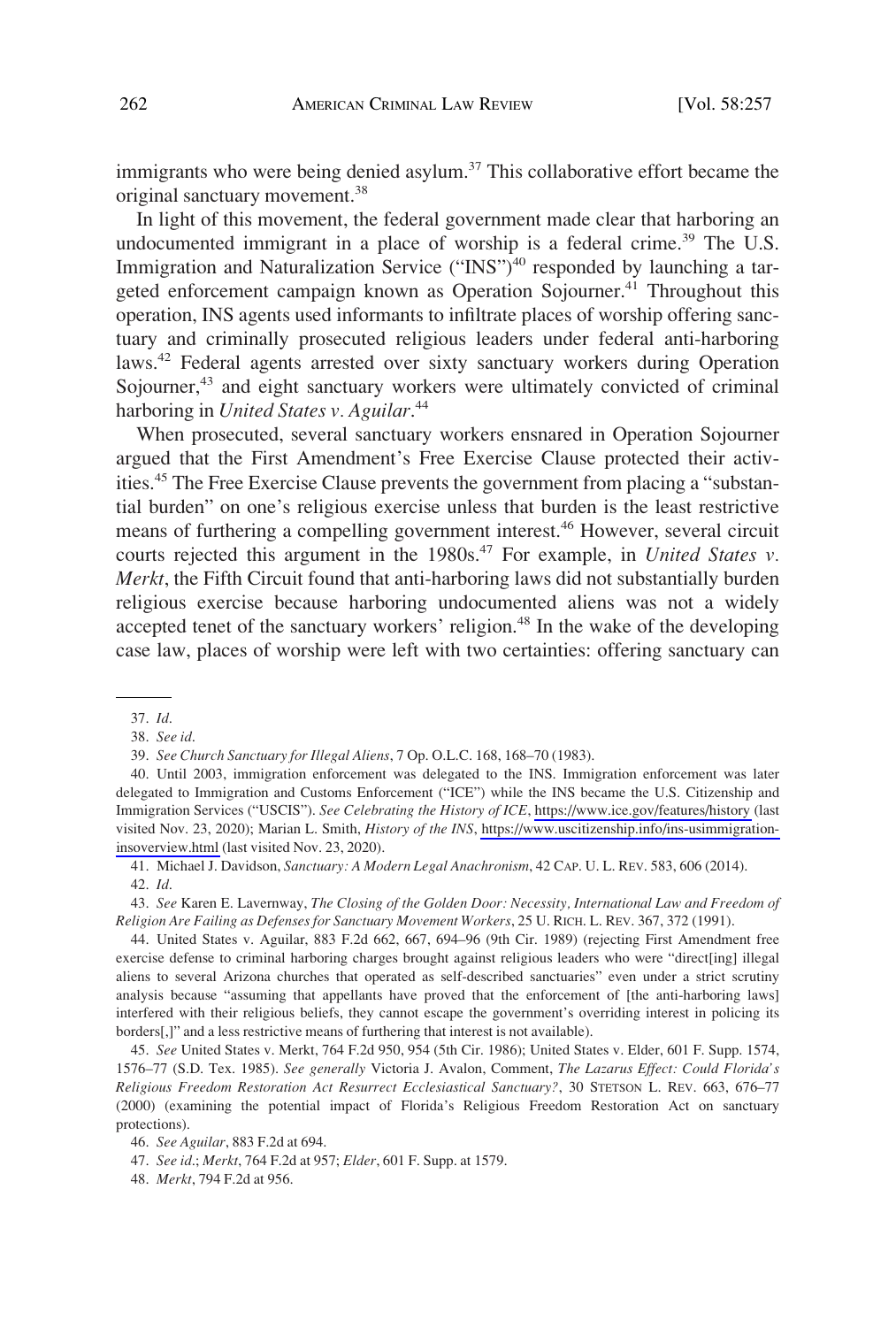<span id="page-6-0"></span>be prosecuted as a criminal act and claiming religious freedom would not defend them against criminal prosecutions.

### *B. The "New Sanctuary Movement"*

The "New Sanctuary Movement" ("NSM") began in early 2007 while President Bush and Congress grappled with immigration reform.<sup>49</sup> In this new landscape, much like that of the original sanctuary movement, places of worship offering sanctuary assisted immigrants and protected them in houses of worship.<sup>50</sup> However, the leaders of the NSM did not initially gather the support and interest they had expected, given the broad public support for sanctuary places of worship during the  $1980s$ <sup>51</sup> By 2008, one year after the launch of the new movement, only twelve places of worship across four states offered sanctuary to immigrants.<sup>52</sup>

While the NSM shared a core foundation with the largely abandoned 1980s movement, there are key distinctions between the two. The 1980s movement revolved around highly politicized U.S. foreign policies and the refugee status of El Salvadorian and Guatemalan immigrants, whereas the NSM focuses more on humanitarian values like keeping immigrant families together.<sup>53</sup> The 1980s movement was more secretive and clandestine.<sup>54</sup> Today, places of worship often publicly announce their sanctuary status.<sup>55</sup> Importantly, the federal government has not prosecuted any leaders of the NSM under federal anti-harboring laws in the way it did during the  $1980s.^{56}$ 

*See* Pamela Begaj, Comment, *An Analysis of Historical and Legal Sanctuary and a Cohesive Approach to*  49. *the Current Movement*, 42 J. MARSHALL L. REV. 135, 145–46 (2008) (citing Audrey Hudson, *Chertoff Warns Meddling 'Sanctuary Cities*,*'* WASH. TIMES (Sept. 6, 2007), [https://www.washingtontimes.com/news/2007/sep/6/](https://www.washingtontimes.com/news/2007/sep/6/chertoff-warns-meddling-sanctuary-cities/)  [chertoff-warns-meddling-sanctuary-cities/](https://www.washingtontimes.com/news/2007/sep/6/chertoff-warns-meddling-sanctuary-cities/) (noting that, around this time, the Bush administration began speaking out against sanctuary cities' interference with law enforcement efforts). In 2007, Democratic Senator Harry Reid of Nevada introduced the Comprehensive Immigration Reform Act, which the Senate rejected. *See* Ruth Ellen Wasem, *Brief History of Comprehensive Immigration Reform Efforts in the 109<sup>th</sup> and 110<sup>th</sup> Congresses to Inform Policy Discussions in the 113th Congress*, CONG. RSCH. SERV. (Feb. 27, 2013), [https://fas.org/sgp/crs/homesec/](https://fas.org/sgp/crs/homesec/R42980.pdf) [R42980.pdf.](https://fas.org/sgp/crs/homesec/R42980.pdf) Although the bill proposed to increase border security funding—amongst other proposed increased enforcement efforts—it also sought to expand employment-based visa categories. *See id*.

*Sanctuary Congregations and Harboring FAQ*, AM. CIV. LIBERTIES UNION (Mar. 2017) [hereinafter 50. ACLU Guidance Memo], [https://www.nwirp.org/wp-content/uploads/2017/03/ACLU-Sanctuary-FAQ-March-](https://www.nwirp.org/wp-content/uploads/2017/03/ACLU-Sanctuary-FAQ-March-2017.pdf)[2017.pdf.](https://www.nwirp.org/wp-content/uploads/2017/03/ACLU-Sanctuary-FAQ-March-2017.pdf)

*See* Julia Duin, *Safety Under the Steeple*, WASH. TIMES (May 27, 2008), [https://www.washingtontimes.](https://www.washingtontimes.com/news/2008/may/27/safety-under-the-steeple-72535028/) 51. [com/news/2008/may/27/safety-under-the-steeple-72535028/.](https://www.washingtontimes.com/news/2008/may/27/safety-under-the-steeple-72535028/)

<sup>52.</sup> *Id*.

<sup>53.</sup> *See* Begaj, *supra* note 49, at 150.

<sup>54.</sup> *See* Gregory A. Loken & Lisa R. Babino, *Harboring, Sanctuary and the Crime of Charity Under Federal Immigration Law*, 28 HARV. C.R.-C.L. L. REV. 119, 133 (1993).

<sup>55.</sup> Jason A. Cade, *Sanctuaries as Equitable Delegation in an Era of Mass Immigration Enforcement*, 113 NW. U. L. REV. 433, 476 (2018).

<sup>56.</sup> *Id*. at 477; *but see* United States v. Warren, No. CR-18-00223-001-TUC-RCC (BPV), 2018 WL 4403753, at \*1–5 (D. Ariz. Sept. 17, 2018) (denying motion to dismiss federal prosecution under 8 U.S.C. § 1324(a)(1)(A) (iii)'s anti-harboring provisions where U.S. Attorneys prosecuted volunteer affiliated with religious non-profit organization who had been offering food and shelter to undocumented immigrants on privately owned property not belonging to religious entity but used by many non-profit organizations).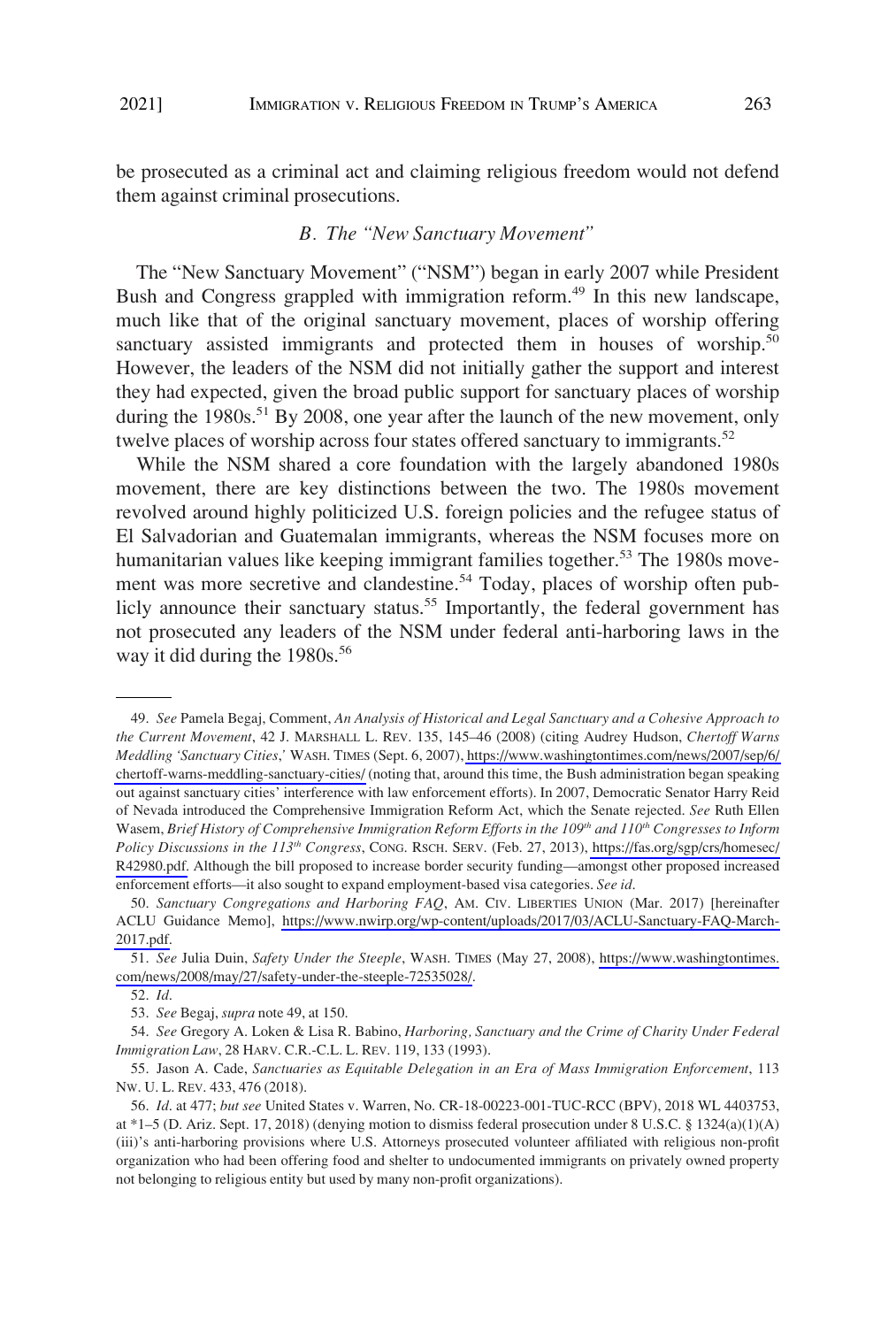<span id="page-7-0"></span>Since President Trump took office in 2017, the sanctuary movement has grown significantly.<sup>57</sup> Before President Trump's election, there were roughly four hundred sanctuary congregations around the country.<sup>58</sup> Immediately following his election, that number jumped to eight hundred.59 The most recent data indicates that—as of January 2018—there were roughly 1100 sanctuary places of worship in the country.<sup>60</sup> However, many places of worship have been hesitant to get involved in the NSM.61 At the start of the new movement in 2008, a coordinator with the Chicago Metropolitan Sanctuary Alliance stated, "There is so much fear in the religious community in getting involved."62 Part of this fear comes from the risk of legal ramifications for sanctuary places of worship.<sup>63</sup>

### II. WHY ARE PLACES OF WORSHIP HESITANT TO PROVIDE SANCTUARY?

Places of worship may be reluctant to get involved in the sanctuary movement for many reasons, including: (a) fears that immigrants may still be deported despite taking sanctuary; (b) worries that immigrants in sanctuary will be steeply fined for seeking shelter in a sanctuary place of worship, (c) concerns that local governments could charge places of worship with zoning and property use violations; and, most significantly, (d) worries that religious leaders could be found guilty of criminal harboring. This Part assesses the first three concerns, while Part III addresses the criminal harboring laws.

*Sanctuary in the Age of Trump: The Rise of the Movement a Year Into the Trump Administration*, 57. SANCTUARYNOTDEPORTATION.ORG, at 6 (Jan. 2018), [https://www.sanctuarynotdeportation.org/uploads/7/6/9/1/](https://www.sanctuarynotdeportation.org/uploads/7/6/9/1/76912017/sanctuary_in_the_age_of_trump_january_2018.pdf) [76912017/sanctuary\\_in\\_the\\_age\\_of\\_trump\\_january\\_2018.pdf.](https://www.sanctuarynotdeportation.org/uploads/7/6/9/1/76912017/sanctuary_in_the_age_of_trump_january_2018.pdf)

<sup>58.</sup> *Id*.

<sup>59.</sup> *Id*.

<sup>60.</sup> *Id*. More recent reports have continued to assert that the number of sanctuary places of worship remains around 1100. *See* Bill Rogers, *More Undocumented Immigrants Are Living in US Sanctuary Churches*, VOICE AM. (Jan. 29, 2019), [https://www.voanews.com/usa/more-undocumented-immigrants-are-living-us-sanctuary](https://www.voanews.com/usa/more-undocumented-immigrants-are-living-us-sanctuary-churches)[churches.](https://www.voanews.com/usa/more-undocumented-immigrants-are-living-us-sanctuary-churches) Those reports also note the upward trend in sanctuary places of worship and the likely extent of sanctuary congregations which remain unknown to the public. *See id*. Despite the high number of congregations, only forty-five undocumented immigrants were known to be in sanctuary as of July 2019—up from three in 2015. *See* Regina Garcia Cano, *Immigrants Taking Sanctuary in Churches Hit With Huge Fines*, AP NEWS (July 30, 2019),<https://apnews.com/e8ff5f53c5ed4c24a2a533d56e910771>.

<sup>61.</sup> *See* Duin, *supra* note 51.

<sup>62.</sup> *Id*.

<sup>63.</sup> See, e.g., OFF. PUB. WITNESS PRESBYTERIAN CHURCH (USA), SANCTUARY: A DISCERNMENT GUIDE FOR CONGREGATIONS 8 (June 2017), [https://www.pcusa.org/site\\_media/media/uploads/oga/pdf/pc\(usa\)\\_opw\\_](https://www.pcusa.org/site_media/media/uploads/oga/pdf/pc(usa)_opw_sanctuary_final_6.21_edit.pdf)  [sanctuary\\_final\\_6.21\\_edit.pdf;](https://www.pcusa.org/site_media/media/uploads/oga/pdf/pc(usa)_opw_sanctuary_final_6.21_edit.pdf) *see also* Gregg Aamot, *What Does 'Sanctuary' Really Mean? For Churches, Discerning the Answer is a Work in Progress*, MINN. POST (Nov. 20, 2019), [https://www.minnpost.com/new](https://www.minnpost.com/new-americans/2019/11/what-does-sanctuary-really-mean-for-churches-discerning-the-answer-is-a-work-in-progress/)[americans/2019/11/what-does-sanctuary-really-mean-for-churches-discerning-the-answer-is-a-work-in-progress/](https://www.minnpost.com/new-americans/2019/11/what-does-sanctuary-really-mean-for-churches-discerning-the-answer-is-a-work-in-progress/)  (explaining that following the Evangelical Lutheran Church in America's public declaration that it was a "sanctuary church body" in 2019, some "more hesitant members of [these] congregation[s], [one pastor] said, worry that churches might . . . house undocumented immigrants in potential violation of the law").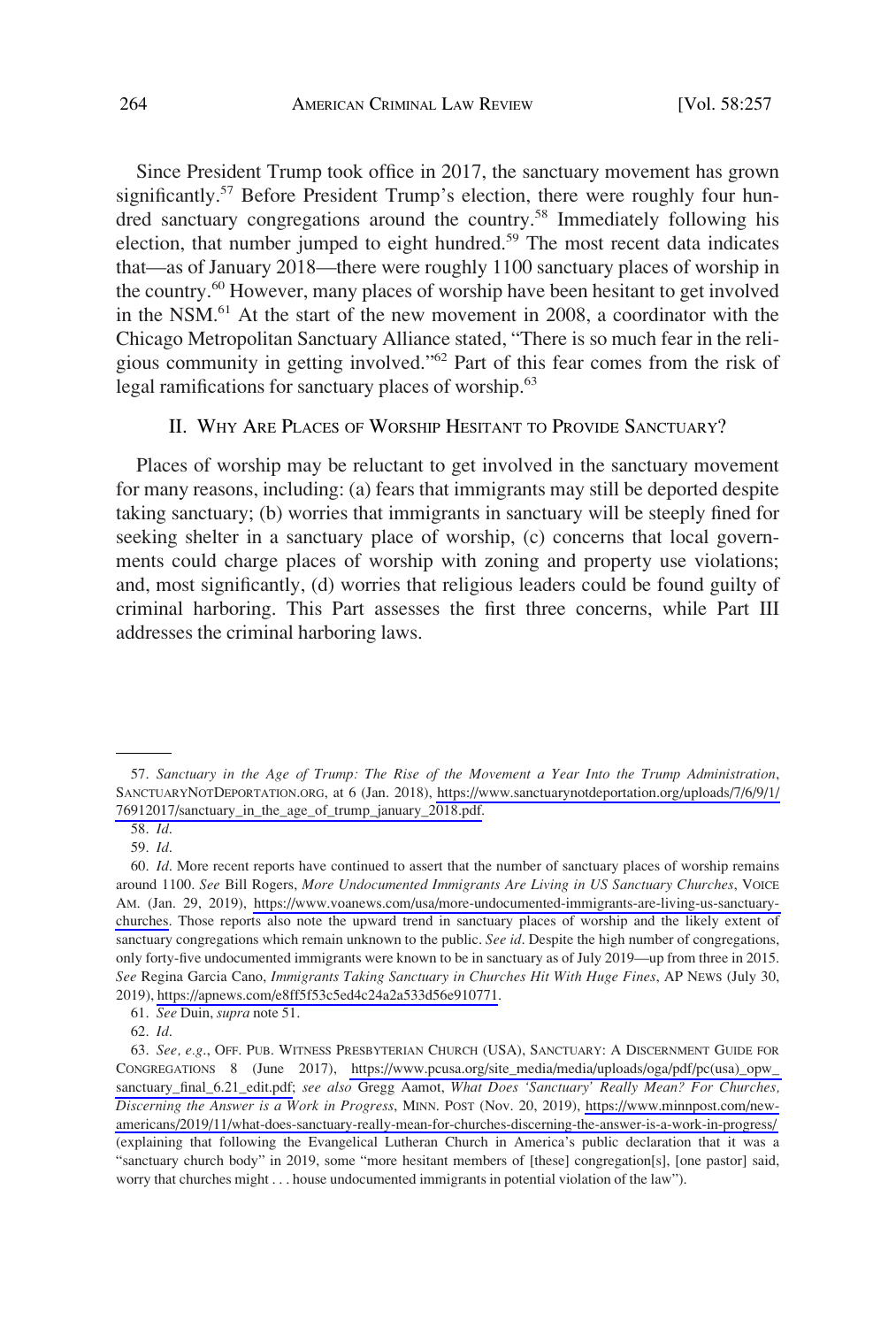#### <span id="page-8-0"></span>*A. Places of Worship May Fear That Immigrants Will Still Be Deported*

One reason places of worship may be hesitant to offer sanctuary is because the work seems futile. Recently, the number of immigrants who have been detained and deported while seeking sanctuary has increased. $64$  However, as a general matter, ICE has a policy against entering "sensitive locations" to arrest undocumented immigrants.<sup>65</sup> These "sensitive places" include schools, hospitals, public demonstrations, public ceremonies (such as weddings), and "churches, synagogues, mosques or other institutions of worship, such as buildings rented for the purpose of religious services."<sup>66</sup> However, this list is non-exclusive and instructs ICE agents to "consult with their supervisors if the location of a planned enforcement operation could reasonably be viewed as being at or near a sensitive location."67

While the Obama administration initially implemented this policy, the Trump administration has claimed its continued adherence to it.<sup>68</sup> But—in addition to only providing a non-exclusive list of sensitive locations<sup>69</sup>—the policy is discretionary, and ICE can change its position at any time.70 For instance, during the Obama administration, ICE generally avoided arresting immigrants in courthouses even though they are not an enumerated sensitive location under the policy.<sup>71</sup> However, under the Trump administration, ICE has, at times, made arrests at courthouses,<sup>72</sup> and it recently published policy provisions that allow ICE to continue doing so.<sup>73</sup> Similarly, ICE has shown its proclivity to enter other sensitive locations

70. *See* Thomas Scott-Railton, Note, *A Legal Sanctuary: How the Religious Freedom and Restoration Act Could Protect Sanctuary Churches*, 128 YALE L.J. 408, 450 (2018) ("Because the Sensitive Locations Memo is only guidance, however, it could be rescinded by ICE at any time and attempts to enforce it in court could face serious obstacles.").

*See* U.S. IMMIGRATION AND CUSTOMS ENFORCEMENT, CIVIL IMMIGRATION ENFORCEMENT ACTIONS INSIDE 71. COURTHOUSES (Jan. 10, 2018) [hereinafter ICE, ENFORCEMENT INSIDE COURTHOUSES], [https://www.ice.gov/](https://www.ice.gov/sites/default/files/documents/Document/2018/ciEnforcementActionsCourthouses.pdf)  [sites/default/files/documents/Document/2018/ciEnforcementActionsCourthouses.pdf;](https://www.ice.gov/sites/default/files/documents/Document/2018/ciEnforcementActionsCourthouses.pdf) *see generally* Christopher N. Lasch, *A Common-Law Privilege To Protect State And Local Courts During The Crimmigration Crisis*, 127 YALE L.J. FORUM 410 (2017) (discussing prior administration's record of fewer courthouse arrests).

*See, e.g*., Olga R. Rodriguez & Juliet Williams, *ICE Ignores California Law in Courthouse Arrests,*  72. *Prompting Outcry From Local Officials*, USA TODAY (Feb. 20, 2020), [https://www.usatoday.com/story/news/](https://www.usatoday.com/story/news/nation/2020/02/20/immigration-arrests-ice-ignores-california-law-courthouse-arrests/4823356002/)  [nation/2020/02/20/immigration-arrests-ice-ignores-california-law-courthouse-arrests/4823356002/](https://www.usatoday.com/story/news/nation/2020/02/20/immigration-arrests-ice-ignores-california-law-courthouse-arrests/4823356002/) (reporting arrest of undocumented immigrant in California courthouse despite California state law prohibiting such arrests). In addition to state laws outlawing this practice, courthouse arrests have also been challenged in many courts—with at least one judge holding that ICE arrests in courthouses are illegal. *See* New York v. U.S. Immigration & Customs Enforcement, 431 F. Supp. 3d 377, 389–90 (S.D.N.Y. 2019) (barring arrests of undocumented immigrants in courthouses).

73. *See* ICE, ENFORCEMENT INSIDE COURTHOUSES, *supra* note 71.

<sup>64.</sup> *See, e.g*., Flynn, *Feds Deport*, *supra* note 2.

<sup>65.</sup> *See* ICE SENSITIVE LOCATIONS, *supra* note 7.

<sup>66.</sup> Memorandum from John Morton, Dir., Immigration & Customs Enf't, to Field Office Dirs., Special Agents in Charge & Chief Counsel 2 (Oct. 24, 2011) [hereinafter Morton Memorandum], [https://www.ice.gov/](https://www.ice.gov/doclib/ero-outreach/pdf/10029.2-policy.pdf) [doclib/ero-outreach/pdf/10029.2-policy.pdf](https://www.ice.gov/doclib/ero-outreach/pdf/10029.2-policy.pdf).

<sup>67.</sup> *Id*.

<sup>68.</sup> See U.S. IMMIGR. & CUSTOMS ENF'T, FAQ ON SENSITIVE LOCATIONS AND COURTHOUSE ARRESTS (Sept. 25, 2018), [https://www.ice.gov/ero/enforcement/sensitive-loc.](https://www.ice.gov/ero/enforcement/sensitive-loc)

<sup>69.</sup> *See* Morton Memorandum, *supra* note 66.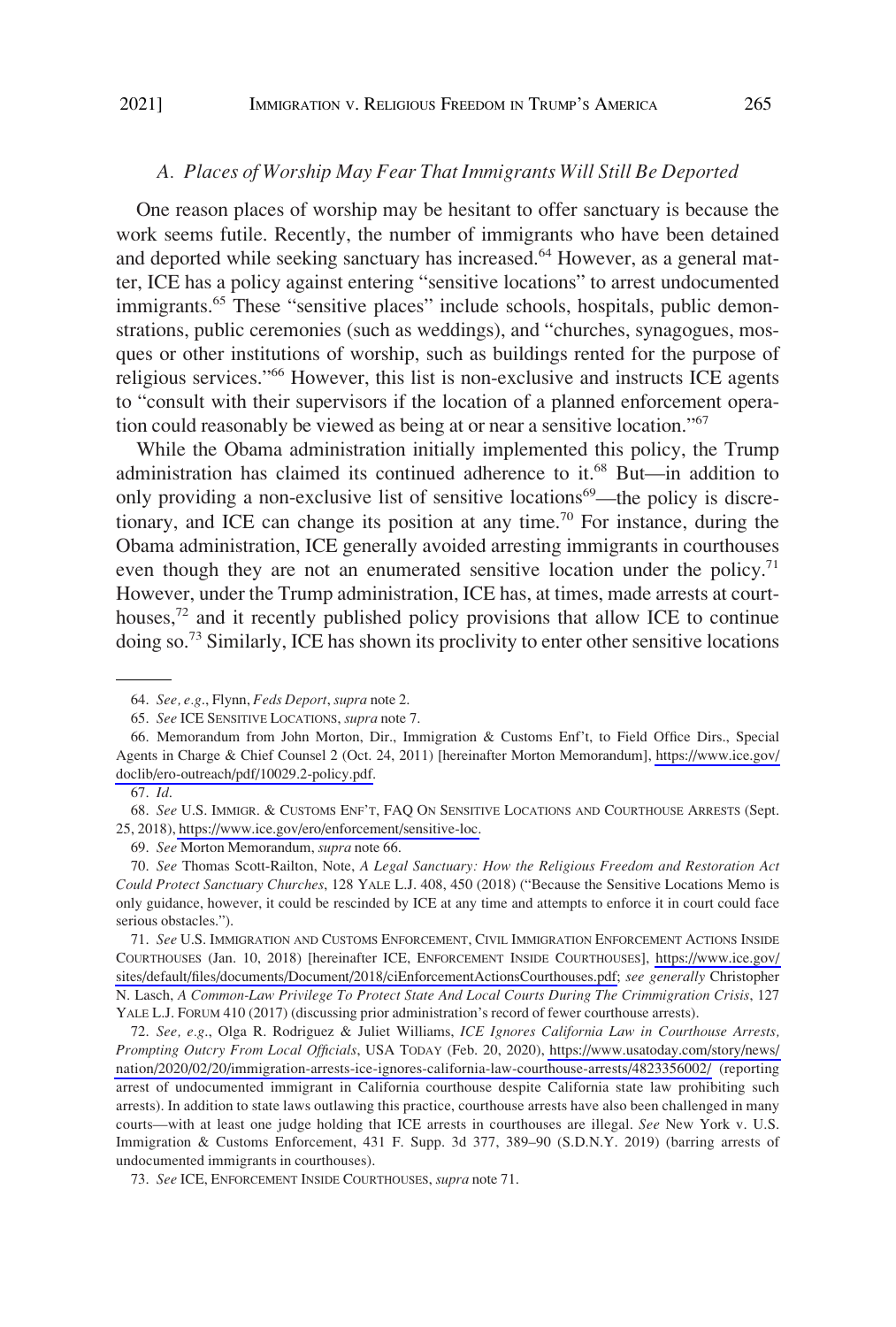to execute arrests of undocumented immigrants. In May 2017, ICE agents went into a hospital waiting room in Harlingen, Texas, and "intensely supervised" and threatening the arrests of Oscar and Irma Sanchez—undocumented immigrants who were seeking medical care for their infant child who had been born in the United States.<sup>74</sup> The COVID-19 pandemic has increased fears that ICE will arrest undocumented individuals at hospitals while they are seeking COVID-19-related medical attention,<sup>75</sup> which could deter some undocumented people from seeking needed medical attention.76

On one hand, changes in practices and policies—like arrests in courthouses and medical facilities—may demonstrate ICE's willingness to turn its back on longstanding "sensitive place" policies. However, it may also demonstrate a continued commitment to protecting places of worship out of a broad political interest in religious freedom. While ICE has disavowed the courthouse and hospital policies, ICE agents have not crossed the threshold of a place of worship. The House of Representatives has twice considered legislation that would codify ICE's policy to avoid enforcement action in sensitive locations.77 The first legislative attempt died in committee,78 and the most recent proposed legislation has yet to make it out of committee.<sup>79</sup> Whether or not ICE remains committed to the "sensitive locations" policy, the indeterminacy of the policy can be alarming to congregations that are deciding whether to open their doors to immigrants in need of sanctuary.

John Burnett, *Border Control Arrests Parents While Infant Awaits Serious Operation*, NAT'L PUB. RADIO 74. (Sep. 20, 2017), [https://www.npr.org/2017/09/20/552339976/border-patrol-arrests-parents-while-infant-awaits](https://www.npr.org/2017/09/20/552339976/border-patrol-arrests-parents-while-infant-awaits-serious-operation)[serious-operation.](https://www.npr.org/2017/09/20/552339976/border-patrol-arrests-parents-while-infant-awaits-serious-operation) In at least one instance—at a hospital in Scranton, Pennsylvania—ICE arrested a Honduran immigrant who was seeking medical attention. *See* Peter Hall, *ICE Criticized for Arrest at Scranton Hospital*, MORNING CALL (Mar. 16, 2020), [https://www.mcall.com/news/pennsylvania/mc-nws-pa-ice-immigrant-arrest](https://www.mcall.com/news/pennsylvania/mc-nws-pa-ice-immigrant-arrest-hospital-scranton-coronavirus-20200316-3itqa24pdfau3kjnkm62jcdsai-story.html)[hospital-scranton-coronavirus-20200316-3itqa24pdfau3kjnkm62jcdsai-story.html.](https://www.mcall.com/news/pennsylvania/mc-nws-pa-ice-immigrant-arrest-hospital-scranton-coronavirus-20200316-3itqa24pdfau3kjnkm62jcdsai-story.html) In that case, ICE intended to take the individual into custody at the courthouse but executed the arrest after the individual fell ill and was rushed to a nearby emergency room. *See id*.

*See* Jeff Gammage, *Coronavirus Could Hit Immigrant Detainees Hard in Places That Are Already 'a*  75. *Petri Dish*,<sup>'</sup> PHILA. INQUIRER (Mar. 20, 2020), [https://www.inquirer.com/health/coronavirus/coronavirus](https://www.inquirer.com/health/coronavirus/coronavirus-immigrant-detention-centers-20200320.html)[immigrant-detention-centers-20200320.html](https://www.inquirer.com/health/coronavirus/coronavirus-immigrant-detention-centers-20200320.html) (describing the arrest discussed *supra* note 74 of a Honduran immigrant at a hospital—despite ICE's sensitive locations policy—after the man was rushed from a federal courthouse to the hospital with COVID-like symptoms).

*See* Tony Abraham, *When ICE Comes Knocking, Healthcare Workers Want to Be Prepared*, 76. HEALTHCAREDIVE (Sept. 14, 2018) [https://www.healthcaredive.com/news/when-ice-comes-knocking-healthcare](https://www.healthcaredive.com/news/when-ice-comes-knocking-healthcare-workers-want-to-be-prepared/531058/)[workers-want-to-be-prepared/531058/;](https://www.healthcaredive.com/news/when-ice-comes-knocking-healthcare-workers-want-to-be-prepared/531058/) *see also* Gaby Del Valle, *An Undocumented Woman Gave Birth in a Church to Avoid ICE*, VICE (Sept. 30, 2019), [https://www.vice.com/en\\_us/article/zmjqvw/an-undocumented](https://www.vice.com/en_us/article/zmjqvw/an-undocumented-woman-just-gave-birth-in-a-church-to-avoid-ice)[woman-just-gave-birth-in-a-church-to-avoid-ice](https://www.vice.com/en_us/article/zmjqvw/an-undocumented-woman-just-gave-birth-in-a-church-to-avoid-ice) (describing mother's choice to give birth in a church instead of going to a hospital out of fear ICE would arrest her there).

<sup>77.</sup> Protecting Sensitive Locations Act, H.R. Res. 1011, 116th Cong. (2019); H.R. Res. 1815, 115th Cong. (2017).

H.R. Res. 1815, 115th Cong. (2017); *see H.R.1815 - Protecting Sensitive Locations Act*, CONGRESS.GOV, 78. <https://www.congress.gov/bill/115th-congress/house-bill/1815/all-actions>(last visited Nov. 1, 2020).

Protecting Sensitive Locations Act, H.R. Res. 1011, 116th Cong. (2019); *see H.R.1011 - Protecting*  79. *Sensitive Locations Act*, CONGRESS.GOV, [https://www.congress.gov/bill/116th-congress/house-bill/1011/all](https://www.congress.gov/bill/116th-congress/house-bill/1011/all-actions)[actions](https://www.congress.gov/bill/116th-congress/house-bill/1011/all-actions) (last visited Nov. 1, 2020).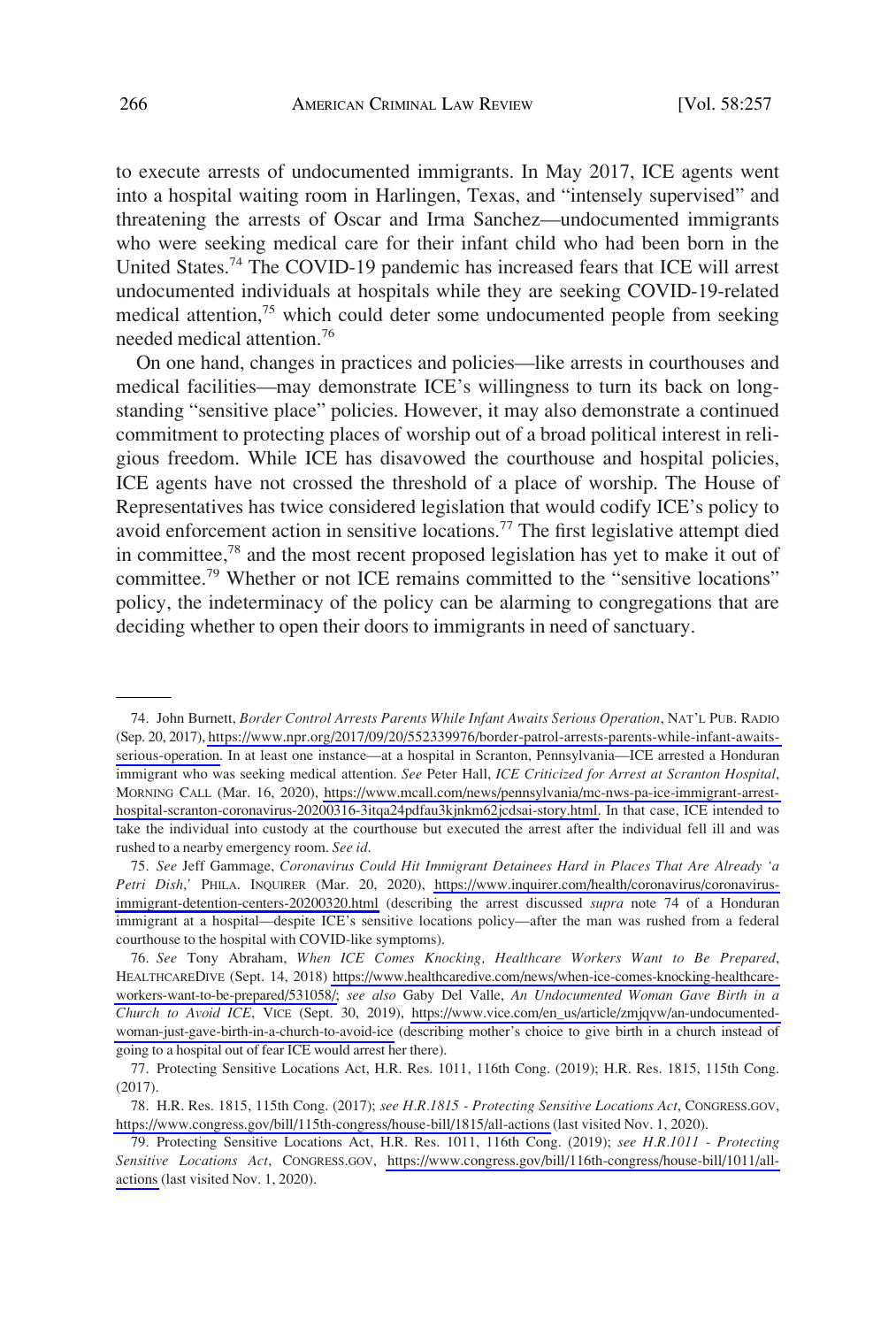Furthermore, ICE has shown increasing disdain (in the form of increased deportation enforcement) for groups and entities that protect undocumented immigrants, particularly sanctuary cities.<sup>80</sup> During "Operation Safe City," ICE arrested 498 undocumented immigrants who were protected by local "sanctuary city" laws.<sup>81</sup> President Trump has also expressed gratitude to faith leaders—particularly Latinx pastors—who support his tough-on-immigration stance.<sup>82</sup> In a roundtable with Latinx pastors, President Trump stated, "[t]hese are Hispanic pastors and reverends and ministers, and they understand better than anybody, it's an emergency."<sup>83</sup> While sanctuary places of worship were never mentioned, religious leaders around the country may see remarks like this to be a direct condemnation of those congregations that take a position contrary to the President's.<sup>84</sup>

While ICE may still respect the physical threshold of places of worship, sanctuary is akin to house arrest, and stepping outside may mean immediate deportation.85 Arrests like Samuel Oliver-Bruno's have indicated that ICE is not shying away from arresting immigrants in sanctuary as soon as the immigrant walks away from the place of worship.<sup>86</sup> Oliver-Bruno is not alone in this experience. In July

*See* Press Release, Remarks by President Trump in Roundtable With Hispanic Pastors (Jan. 25, 2019), 82. [https://www.whitehouse.gov/briefings-statements/remarks-president-trump-roundtable-hispanic-pastors/.](https://www.whitehouse.gov/briefings-statements/remarks-president-trump-roundtable-hispanic-pastors/) 83. *Id*.

*See* Ramos, *supra* note 85. However, it appears that, despite an increase in ICE raids, few if any have 86. targeted individuals receiving sanctuary in places of worship. *See* Caitlin Dickerson, Nick Corasaniti & Edgar

*See* Press Release, U.S. Immigration and Customs Enforcement, ICE Arrests Over 450 on Federal 80. Immigration Charges During Operation 'Safe City' (Sept. 28, 2017), [https://www.ice.gov/news/releases/ice](https://www.ice.gov/news/releases/ice-arrests-over-450-federal-immigration-charges-during-operation-safe-city)[arrests-over-450-federal-immigration-charges-during-operation-safe-city](https://www.ice.gov/news/releases/ice-arrests-over-450-federal-immigration-charges-during-operation-safe-city).

<sup>81.</sup> *Id*. While there is not a single definition of the term "sanctuary city," the concept broadly encompasses state and local policies that limit cooperation with federal immigration enforcement efforts to prevent deportation of certain classes of undocumented immigrants (often low-priority immigrants without any criminal records). *See, e.g*., *Immigration 101: What Is a Sanctuary City*, AM.'S VOICE (Oct. 9, 2019), [https://americas](https://americasvoice.org/blog/what-is-a-sanctuary-city/)  [voice.org/blog/what-is-a-sanctuary-city/;](https://americasvoice.org/blog/what-is-a-sanctuary-city/) *see also* Arpaio v. Obama, 27 F. Supp. 3d 185, 208 n.12 (D.D.C. 2014) (citing United Stated v. Juarez-Escobar, 25 F. Supp. 3d 774, 777, 790 (W.D. Pa. 2014) (noting that sanctuary cities often do not report certain immigration offenses to the Department of Homeland Security or automatically notify ICE)).

Although President Trump has waged a legal and political battle against sanctuary cities, *see, e.g*., David 84. G. Savage, *California 'Sanctuary' Rules Stay in Place After Supreme Court Rejects Trump's Challenge*, L.A. TIMES (June 15, 2020), [https://www.latimes.com/politics/story/2020-06-15/supreme-court-rejects-trumps](https://www.latimes.com/politics/story/2020-06-15/supreme-court-rejects-trumps-challenge-to-california-sanctuary-law)[challenge-to-california-sanctuary-law,](https://www.latimes.com/politics/story/2020-06-15/supreme-court-rejects-trumps-challenge-to-california-sanctuary-law) he has not waged such a public campaign against sanctuary places of worship, perhaps in part because of his staunch commitment to protecting religious freedom. *See, e.g*., Promoting Free Speech and Religious Liberty, 82 Fed. Reg. 21,675 (May 4, 2017). Although some have drawn connections between the two types of sanctuary, many scholars have approached the issues separately, noting that the inherently religious nature driving sanctuary places of worship could alter the political issue entirely. *See generally Villazor, supra note 34, at 133 (noting that "[l]aws, resolutions, and policies that have created . . .* 'public sanctuaries' [including sanctuary city policies] must be differentiated from programs and services that are provided within 'private sanctuaries' [including sanctuary places of worship,]" and explaining that "[b]oth types of sanctuaries have different goals and, importantly, they implicate distinct legal issues").

*See* Leigh Giangreco, *After 18 Months In Sanctuary at a Bethesda Church, This Undocumented Mother*  85. *Has Been Granted a Stay of Removal*, DCIST (June 5, 2020), [https://dcist.com/story/20/06/05/rosa-gutierrez](https://dcist.com/story/20/06/05/rosa-gutierrez-lopez-cedar-lane-ice-pandemic/)[lopez-cedar-lane-ice-pandemic/;](https://dcist.com/story/20/06/05/rosa-gutierrez-lopez-cedar-lane-ice-pandemic/) Annie Rose Ramos, *A Mother Sought Sanctuary in a Church Basement in 2017. She's Still There*, NBC NEWS (Mar. 3, 2019), [https://www.nbcnews.com/news/latino/mother-who-sought](https://www.nbcnews.com/news/latino/mother-who-sought-sanctuary-church-basement-2017-still-there-n978166)[sanctuary-church-basement-2017-still-there-n978166.](https://www.nbcnews.com/news/latino/mother-who-sought-sanctuary-church-basement-2017-still-there-n978166)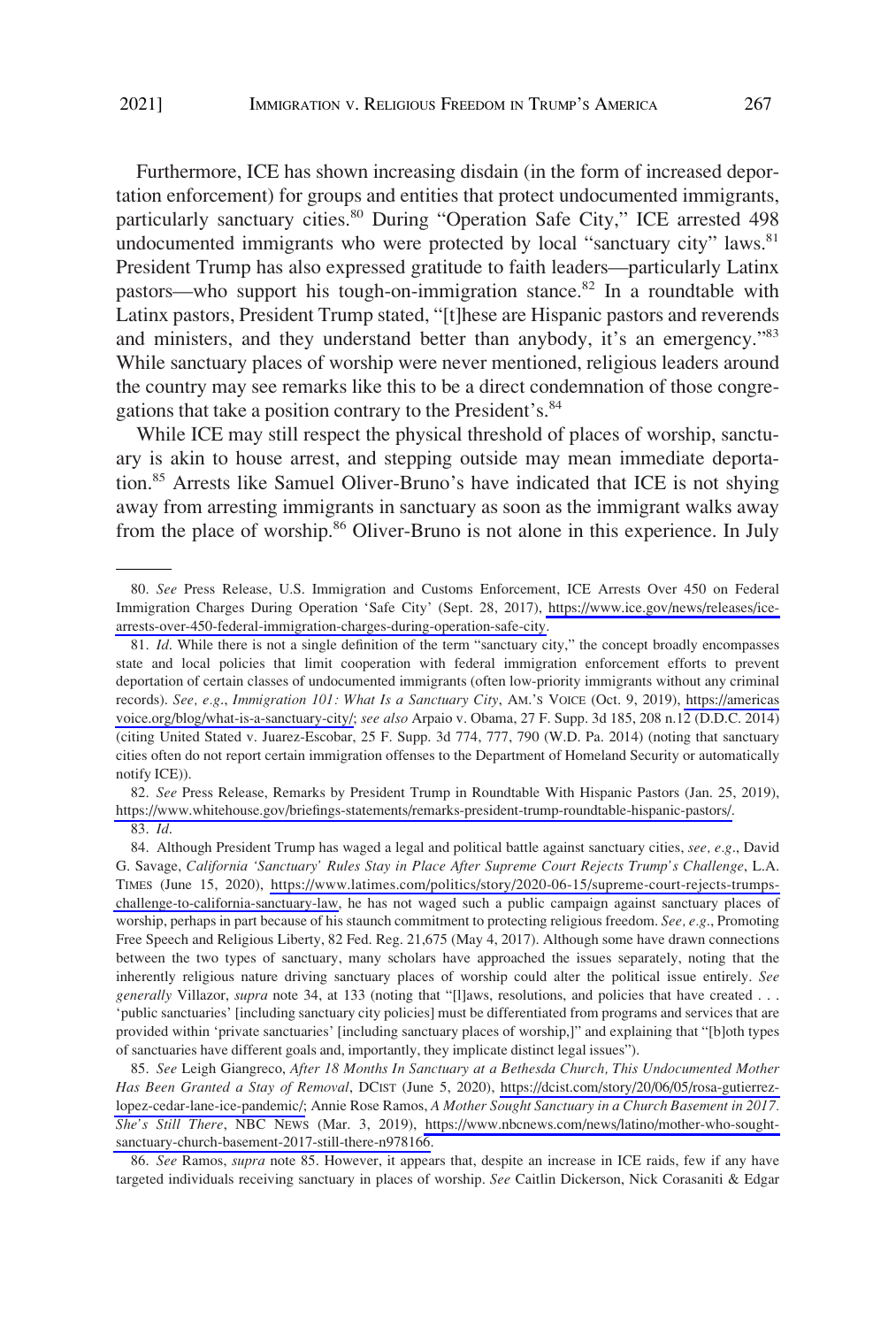<span id="page-11-0"></span>2019, Jose Robles walked out of Gethsemane Lutheran Church in Seattle, Washington, and marched arm-in-arm with many supporters to a local ICE field office where he hoped to obtain an expedited U-Visa. 87 But, instead of considering Robles' application, ICE immediately detained him on the day he left his yearlong sanctuary.<sup>88</sup> In an attempt to avoid ending up in the same position as Oliver-Bruno or Robles, Juana Tobar Ortega, an immigrant in sanctuary in Greensboro, North Carolina, has not stepped foot outside of the church since 2017 in fear that she will be deported.<sup>89</sup> Ingrid Encalada Latorre—an immigrant who spent over two years in sanctuary in Colorado—"decided to give birth [inside the sanctuary church] because she feared going to the hospital would make her a target for immigration officers."90 Places of worship are reasonably concerned that offering sanctuary to immigrants may not protect the immigrants from deportation and may present significant risks for the religious leaders and institutions themselves.

# *B. Undocumented Immigrants Seeking Sanctuary in Places of Worship May Face Crippling Fines*

In addition to deportation, ICE recently tried to impose severe financial penalties on immigrants seeking sanctuary in places of worship.<sup>91</sup> A 2017 executive order<sup>92</sup> enabled ICE to impose fines on undocumented immigrants who fail to comply

Sandoval, *ICE Launches Raids Targeting Migrant Families*, N.Y. Times (July 14, 2019), [https://www.nytimes.](https://www.nytimes.com/2019/07/14/us/ice-immigration-raids.html)  [com/2019/07/14/us/ice-immigration-raids.html](https://www.nytimes.com/2019/07/14/us/ice-immigration-raids.html) (describing coordinated ICE raids across the country in July 2019, and noting although few arrests resulted, none of the arrests described were in places of worship). Still, in the midst of increased raids, "People are afraid . . . to go to church." *Id*.; *see also* Sophia Tareen, *Churches Jump Into Action With Threat of Immigration Sweeps*, AP NEWS (July 14, 2019), [https://apnews.com/article/](https://apnews.com/article/e5d8464b18fc4c3e870d6e0a4bbf7490)  [e5d8464b18fc4c3e870d6e0a4bbf7490](https://apnews.com/article/e5d8464b18fc4c3e870d6e0a4bbf7490) (noting that some congregations saw decreased attendance on days where ICE raids were expected and that some "attributed the large number of no-shows to fear" of arrest or deportation while at church). In the midst of those sweeps, places of worship offering sanctuary "braced" for possible raids. Rebecca Falconer, *Churches Offer Sanctuary and Support to Immigrants Over ICE Raids*, AXIOS (July 15, 2019), [https://www.axios.com/ice-raids-churches-offer-immigrants-sanctuary-1b836459-14fc-475e-8960-696c3291d92e.](https://www.axios.com/ice-raids-churches-offer-immigrants-sanctuary-1b836459-14fc-475e-8960-696c3291d92e.html)  [html](https://www.axios.com/ice-raids-churches-offer-immigrants-sanctuary-1b836459-14fc-475e-8960-696c3291d92e.html) .

*See* Nina Shapiro, *After One Year in Sanctuary, Jose Robles Detained by ICE After Leaving Seattle*  87. *Church*, SEATTLE TIMES (July 17, 2019) ("ICE ha[d] been repeatedly asking Robles to come in. He couldn't hold out any longer, his lawyer said. To be viewed as uncooperative could jeopardize a pending application for a U-Visa."). U-Visas provide nonimmigrant status to victims of certain crimes who are now providing assistance to law enforcement officers prosecuting criminal activity. *See Victims of Criminal Activity: U Nonimmigrant Status*, U.S. CITIZENSHIP & IMMIGRATION SERVICES (June 12, 2018), [https://www.uscis.gov/humanitarian/victims-of](https://www.uscis.gov/humanitarian/victims-of-human-trafficking-and-other-crimes/victims-of-criminal-activity-u-nonimmigrant-status)[human-trafficking-and-other-crimes/victims-of-criminal-activity-u-nonimmigrant-status.](https://www.uscis.gov/humanitarian/victims-of-human-trafficking-and-other-crimes/victims-of-criminal-activity-u-nonimmigrant-status)

*See* Shapiro, *supra* note 87. The church where Robles took sanctuary also published a podcast telling the 88. story of Robles's journey in and out of sanctuary. *See Sanctuary in Downtown Seattle*, GETHSEMANE LUTHERAN CHURCH (Feb. 22–July 21, 2019),<https://www.sanctuarydowntownseattle.com/podcast>.

<sup>89.</sup> Ramos, *supra* note 85.

<sup>90.</sup> Del Valle, *supra* note 76.

*See* Maria Sacchetti, *Trump Administration Threatens Hefty Fines on Immigrants Who Elude Deportation*, 91. WASH. POST (July 2, 2019), [https://www.washingtonpost.com/immigration/trump-administration-threatens](https://www.washingtonpost.com/immigration/trump-administration-threatens-hefty-fines-on-immigrants-who-elude-deportation/2019/07/02/956e2334-9cc2-11e9-9ed4-c9089972ad5a_story.html)[hefty-fines-on-immigrants-who-elude-deportation/2019/07/02/956e2334-9cc2-11e9-9ed4-c9089972ad5a\\_story.](https://www.washingtonpost.com/immigration/trump-administration-threatens-hefty-fines-on-immigrants-who-elude-deportation/2019/07/02/956e2334-9cc2-11e9-9ed4-c9089972ad5a_story.html)  [html.](https://www.washingtonpost.com/immigration/trump-administration-threatens-hefty-fines-on-immigrants-who-elude-deportation/2019/07/02/956e2334-9cc2-11e9-9ed4-c9089972ad5a_story.html)

<sup>92.</sup> *See, e.g*., Exec. Order No. 13,768, 82 Fed. Reg. 8,799 § 6 (Jan. 25, 2017).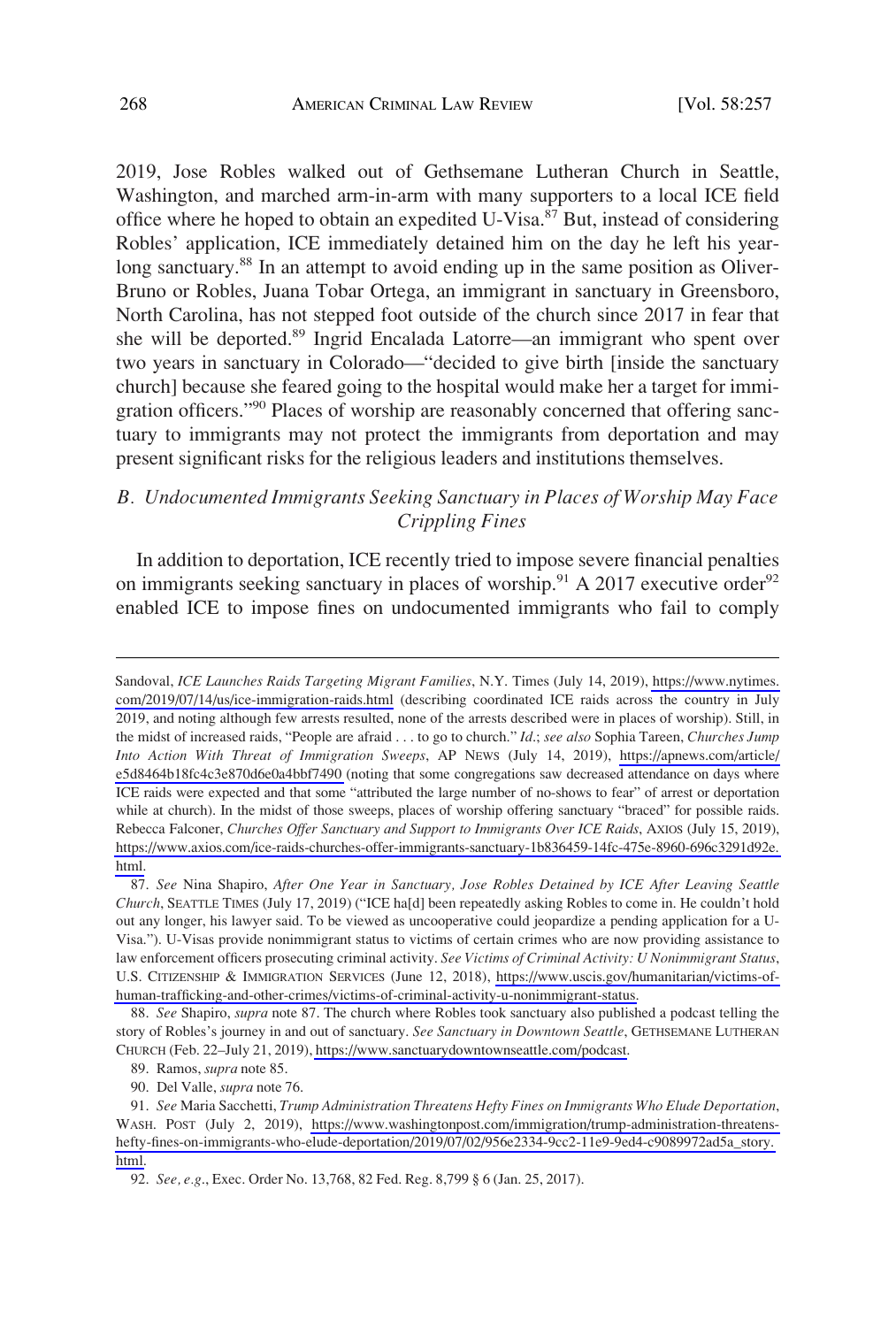<span id="page-12-0"></span>fined \$3000 if they fail to voluntarily leave the country after being ordered to leave, and they can be fined up to \$799 for every additional day that they fail to comply with a final order of removal.<sup>94</sup> While in sanctuary in the Columbus Mennonite Church in Ohio, Edith Espinal received a "notice of intention to fine" letter from ICE stating she would be fined \$497,777 if she failed to comply with her removal.<sup>95</sup> A handful of other immigrants seeking sanctuary in places of worship from North Carolina to Colorado received similar letters threatening fines between  $$300,000$  and  $$500,000$ .<sup>96</sup> Such hefty financial penalties were rarely used in the past and appear to be a newly adopted method of punishing those seeking sanctuary in "sensitive locations" that might otherwise temper ICE's power to enforce removal orders.<sup>97</sup> But in the months following these notices of fines, ICE reversed course and withdrew the fines.<sup>98</sup> Still, the risk of hefty fines looms over the heads of immigrants in sanctuary, and—even though ICE removed the immediate threat of her \$497,777 fine—Espinal "still doesn't feel safe and will continue to live under the protection of the church."99

# *C. By Offering Sanctuary, Places of Worship May Risk Violating Local Zoning Laws*

Although much of the debate surrounding sanctuary takes place in the federal spotlight, local laws may raise serious concerns for places of worship that are deciding whether to take part in the sanctuary movement. Locally-enforced zoning laws are one area where local laws may carry serious consequences for places of worship offering sanctuary.<sup>100</sup> At the time of this writing, there have not been any documented cases of places of worship being charged for violating local zoning laws. Still, places of worship have been vocal about their fears that they could be

*See* Geneva Sands & Pierre Meilhan, *ICE Seeks to Fine Some Undocumented Immigrants Potentially*  93. *Thousands of Dollars*, CNN (July 3, 2019), [https://www.cnn.com/2019/07/02/politics/ice-fines-undocumented](https://www.cnn.com/2019/07/02/politics/ice-fines-undocumented-migrants/index.html)[migrants/index.html.](https://www.cnn.com/2019/07/02/politics/ice-fines-undocumented-migrants/index.html)

*See id*.; Nicole Narea, *ICE Tried to Fine Immigrants Living in Sanctuary Churches. Now, It's Backing*  94. *Down*, VOX (Oct. 23, 2019), [https://www.vox.com/policy-and-politics/2019/10/23/20928519/ice-fines-immigrants](https://www.vox.com/policy-and-politics/2019/10/23/20928519/ice-fines-immigrants-sanctuary-churches-deportation-trump)[sanctuary-churches-deportation-trump.](https://www.vox.com/policy-and-politics/2019/10/23/20928519/ice-fines-immigrants-sanctuary-churches-deportation-trump)

<sup>95.</sup> Sands & Meilhan, *supra* note 93.

<sup>96.</sup> *See* Sacchetti, *supra* note 91.

<sup>97.</sup> *See id*. ("The agency generally does not conduct enforcement operations in churches, and although financial penalties for evading deportation have been on the books for years, they were rarely imposed.").

*See* Franco Ordonez, *Trump Administration Withdraws Huge Fines for Some Immigrants In U.S. Illegally*, 98. NPR (Oct. 22, 2019), [https://www.npr.org/2019/10/22/772263253/trump-administration-withdraws-huge-fines](https://www.npr.org/2019/10/22/772263253/trump-administration-withdraws-huge-fines-for-some-immigrants-in-u-s-illegally)[for-some-immigrants-in-u-s-illegally.](https://www.npr.org/2019/10/22/772263253/trump-administration-withdraws-huge-fines-for-some-immigrants-in-u-s-illegally)

<sup>99.</sup> *Id*.

*See, e.g*., Teresa Mathew, *In Massachusetts, a Mayor and a Church Spar Over Sanctuary*, CITYLAB 100. (Apr. 4, 2018), [https://www.citylab.com/equity/2018/04/in-massachusetts-a-mayor-and-a-church-spar-over](https://www.citylab.com/equity/2018/04/in-massachusetts-a-mayor-and-a-church-spar-over-sanctuary/556958/)[sanctuary/556958/](https://www.citylab.com/equity/2018/04/in-massachusetts-a-mayor-and-a-church-spar-over-sanctuary/556958/).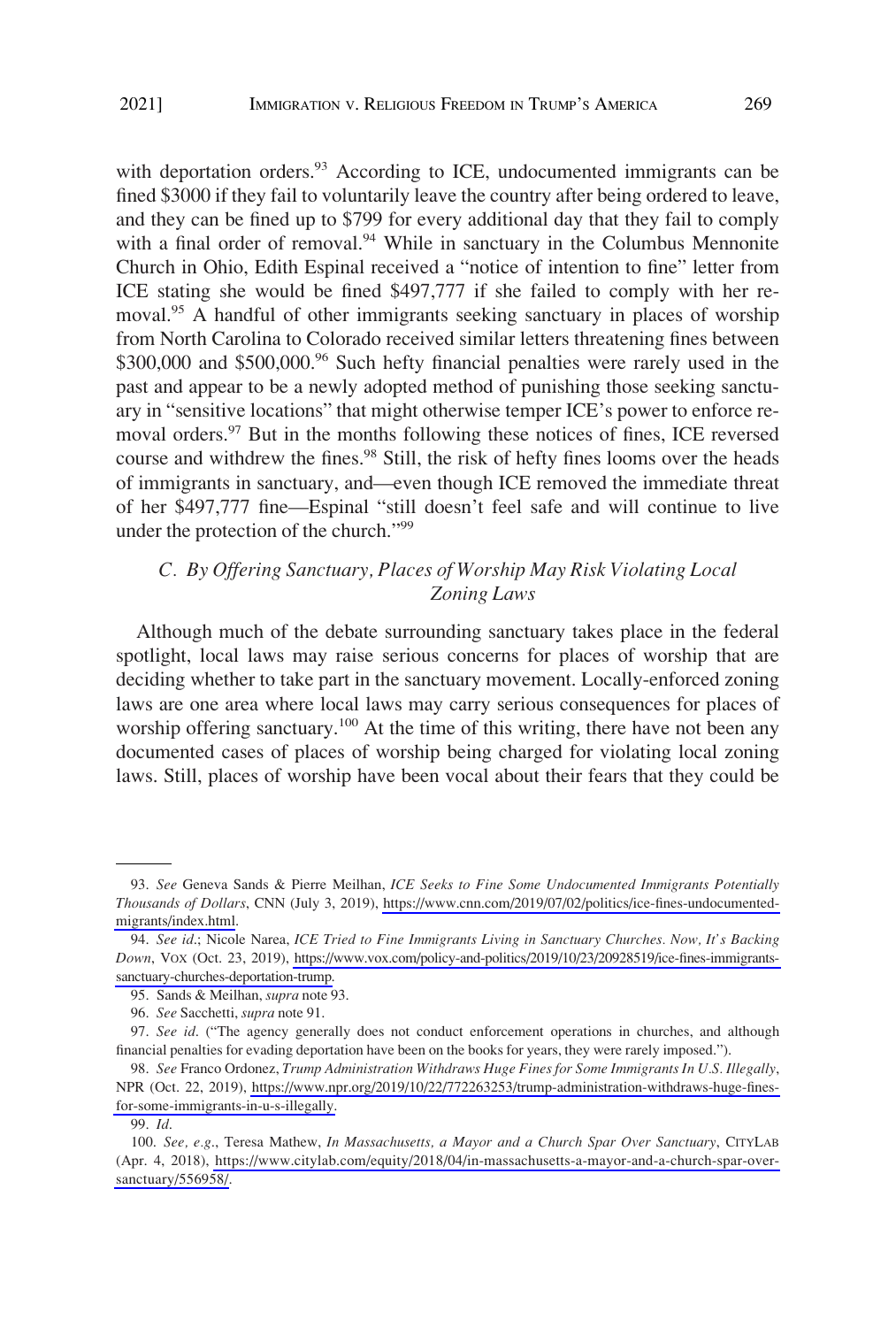prosecuted for any housing and zoning violations as a result of their sanctuary practices.<sup>101</sup>

Leaders at Joy Like A River United Church for Christ in Wyoming, Michigan the first sanctuary place of worship in the area—were concerned that the city would prohibit the church's sanctuary work based on building safety codes that apply to "residential" structures.<sup>102</sup> In April 2018, Joy Like a River faced an upcoming city building inspection.<sup>103</sup> The church worried that local building inspectors might fine them or order expensive building modifications because of the bunk beds, play room, showers, and industrial kitchen on the premises, which could have raised local-housing code issues.<sup>104</sup> The city previously had classified the church as a "no occupancy" building, and church leaders worried about the cost of obtaining an occupancy permit if the city required such a permit to comply with local codes.<sup>105</sup>

Joy Like a River is not the only place of worship facing these kinds of concerns. Generally, federal law requires some buildings used for "residential" purposes to maintain certain accessibility requirements.106 For example, under the Americans with Disabilities Act, residential buildings must maintain accessible showers for disabled persons.107 Similarly, state ordinances may impose criminal penalties for failure to comply with disability accessibility requirements.<sup>108</sup> Places of worship in Massachusetts have faced similar types of local legal concerns related to zoning.<sup>109</sup> Recognizing that zoning ordinances may pose a serious obstacle to sanctuary places of worship, Massachusetts has proposed legislation seeking to amend local ordinances to exempt houses of worship offering sanctuary from harsh housing regulations.110 While the legislation is still under review, the bill seeks to "ensure that people seeking sanctuary in houses of worship be viewed as temporary residents for the purposes of state building codes."<sup>111</sup> As the sponsoring legislator stated:

It takes the guesswork out of it. . . . It takes the discretion out of it. So you don't have to worry, necessarily, if there are commissioners that feel one way

107. *Id*.

108. *See, e.g*., Ohio Rev. Code Ann. § 3781.99 (West 2019) (violating residential requirement provisions may lead to criminal misdemeanor charges).

<sup>101.</sup> See, e.g., Justin P. Hicks, *Sanctuary Church Prepares for Push-back After City's Inspection* (Apr. 14, 2018), [https://www.mlive.com/news/grand-rapids/2018/04/sanctuary\\_church\\_prepares\\_for.html](https://www.mlive.com/news/grand-rapids/2018/04/sanctuary_church_prepares_for.html).

<sup>102.</sup> *See id*.

<sup>103.</sup> *Id*.

<sup>104.</sup> *Id*.

<sup>105.</sup> *See id*.

<sup>106.</sup> *See, e.g*., 28 C.F.R. § 35.151(e) (2019) (requiring residential facilities with a certain number of beds to maintain accessible showers for people with disabilities).

<sup>109.</sup> *See* Mathew, *supra* note 100.

<sup>110.</sup> *See* H.R. 3728, 191st Gen. Ct. (Mass. 2019).

<sup>111.</sup> *Id*. The Bill was scheduled for a joint hearing of the Massachusetts House and Senate in January 2020 but, as of August 2020, the legislature has not taken any further action. *See* H.3728, Mass. Legis. (2020), [https://](https://malegislature.gov/Bills/191/H3728)  [malegislature.gov/Bills/191/H3728.](https://malegislature.gov/Bills/191/H3728)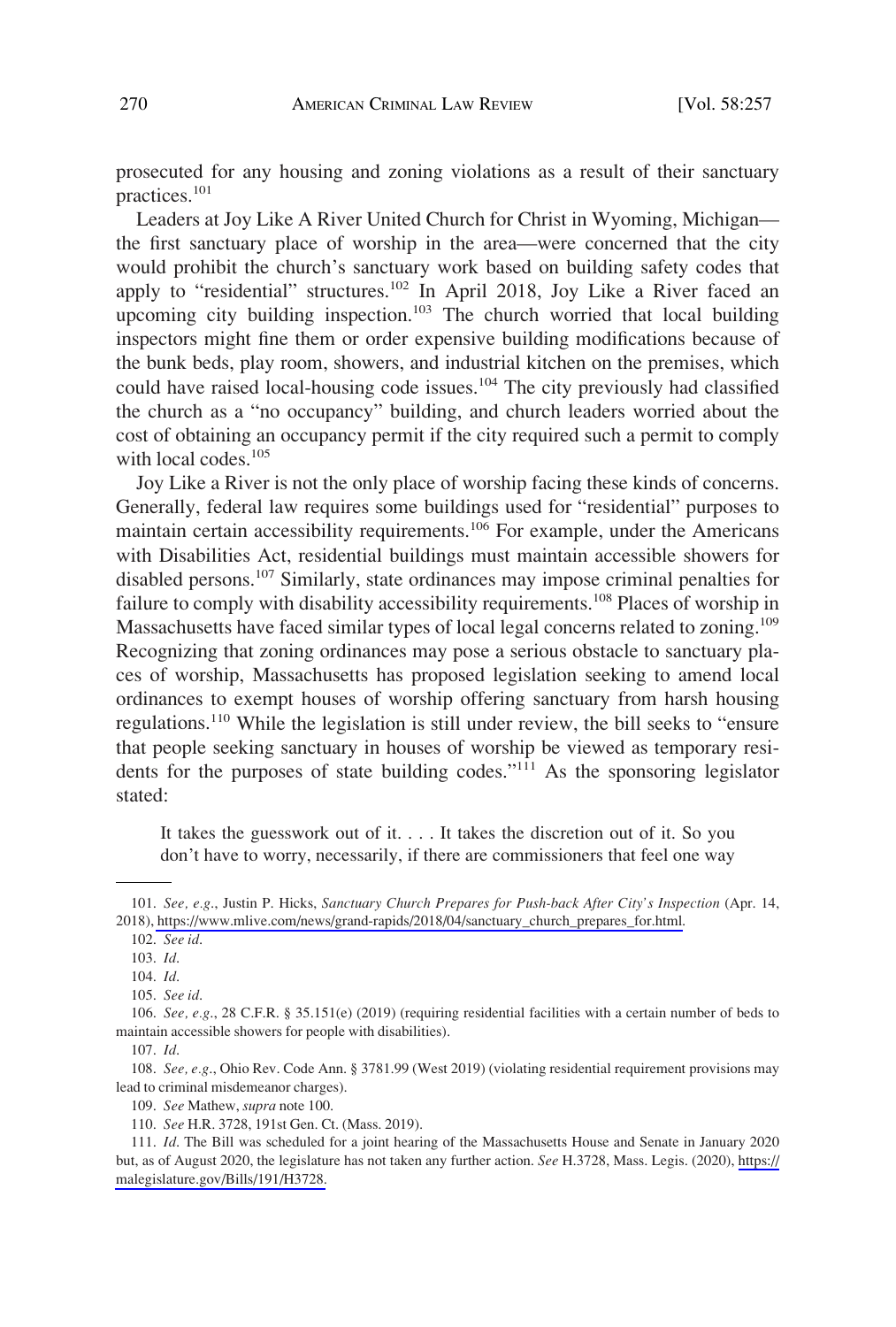<span id="page-14-0"></span>or another about a particular situation. If the house of worship is providing this particular purpose, then this is how it's to be deemed.<sup>112</sup>

While commentators on the religious sanctuary movement tend to focus on criminal harboring and religious freedom implications, these local concerns may come into play more often for leaders of houses of worship. The most effective way to address these concerns is to work with state and local officials to "take the guesswork out of it."<sup>113</sup>

III. HOW MIGHT THE CRIMINAL HARBORING LAWS APPLY TO HOUSES OF WORSHIP?

While there is good reason to fear zoning concerns and immigrant deportation, federal anti-harboring laws are likely the largest deterrent for places of worship deciding whether to engage in sanctuary work. No religious leaders have been prosecuted for offering sanctuary within a place of worship since the 1980s.<sup>114</sup> However, there has been at least one case—*United States v. Warren*—raising similar issues.115 In *Warren*, a volunteer for a religiously affiliated not-for-profit organization was prosecuted under the criminal harboring laws for offering food, shelter, and water to undocumented migrants in a privately owned barn—a space commonly used by religious organizations and other non-profits for humanitarian aid work.<sup>116</sup> Before trial, the defendant, Warren, asserted a RFRA affirmative defense, but the district court denied his motion to dismiss because of "outstanding factual disputes," making the court unable to decide "whether an RFRA defense excuses Warren's conduct as a matter of law."<sup>117</sup> Although refusing to dismiss the charges at the pre-trial stage, the judge allowed Warren to present evidence related to his RFRA defense at trial.<sup>118</sup> However, the judge rejected the defense's proposed jury instructions, which laid out the elements of a RFRA defense, and would have read that, if the government failed to satisfy these elements—that there was no

117. *Id*. at \*5.

<sup>112.</sup> Alden Bourne, *Bill Would Make It Easier for Massachusetts Churches to Provide Sanctuary*, NEW ENG. PUB. RADIO (Mar. 18, 2019), [https://www.nepr.net/post/bill-would-make-it-easier-massachusetts-churches](https://www.nepr.net/post/bill-would-make-it-easier-massachusetts-churches-provide-sanctuary#stream/0)[provide-sanctuary#stream/0](https://www.nepr.net/post/bill-would-make-it-easier-massachusetts-churches-provide-sanctuary#stream/0).

<sup>113.</sup> *See id*. While beyond the scope of this Note, it is also important to note that local authorities may have a role to play in granting tax exempt status for religious entities such as the South Congregational Church in Springfield, Massachusetts, whose mayor has threated to "strip [the church] of their tax exemption status." *See*  Mathew, *supra* note 100. While no evidence surfaced of entities losing tax exempt status because of their sanctuary activities, it may be an area raising significant practical concerns and may be one houses of worship should consider when deciding whether to engage in the sanctuary movement.

<sup>114.</sup> *See* Cade, *supra* note 55, at 477.

<sup>115.</sup> *See* United States v. Warren, No. CR-18-00223, 2018 WL 4403753, at \*1–5 (D. Ariz. Sept. 17, 2018).

<sup>116.</sup> *See id*. (denying motion to dismiss federal prosecution under 8 U.S.C. § 1324(a)(1)(A)(iii)'s antiharboring provisions where U.S. Attorneys prosecuted a volunteer affiliated with a religious non-profit organization who had been offering food and shelter to undocumented immigrants on privately owned property not belonging to religious entity but used by many non-profit organizations).

<sup>118.</sup> *See* Minute Order on Motion Hearing at \*1, United States v. Warren, No. CR-18-00223, 2019 WL 2365290 (D. Ariz. May 28, 2019); Government's Motion in Limine Regarding Evidence Related to FRA Defense at \*1–3, United States v. Warren, No. CR-18-00223, 2018 WL 4403753 (D. Ariz. May 21, 2019).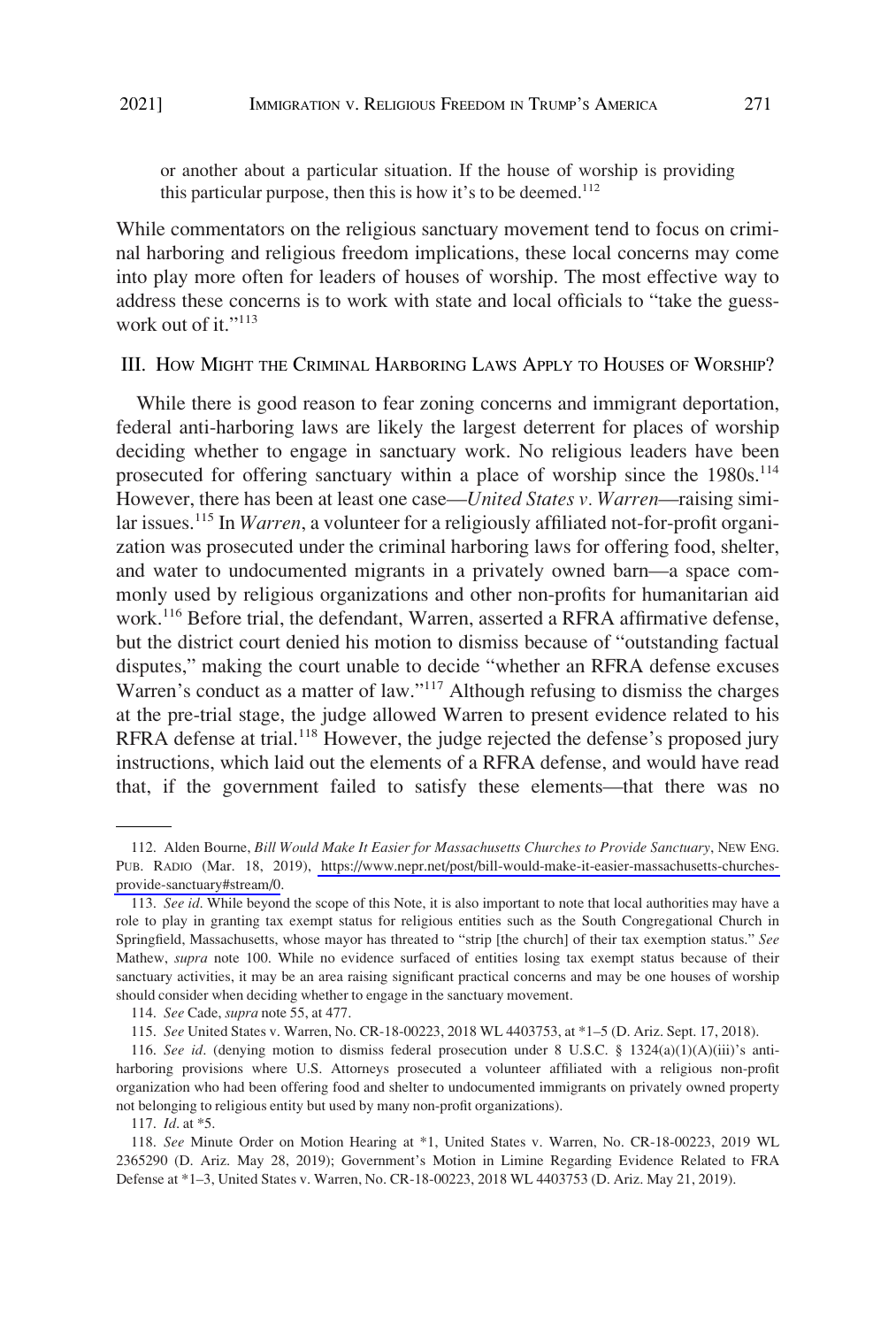<span id="page-15-0"></span>substantial burden on religious exercise and the harboring laws are the least restrictive means of furthering a compelling governmental interest—then they "must find that the defendant's conduct [was] a protected exercise of his religion."119 Even without a formal RFRA defense instruction, the jury acquitted him.<sup>120</sup>

While it seems unlikely that "classical" sanctuary workers—those offering shelter to undocumented immigrants within the confines of a place of worship—will be prosecuted under federal anti-harboring laws in the near future, fear of prosecution is not entirely unfounded, as Mr. Warren's case demonstrates. This Part addresses (a) the substance of federal anti-harboring laws and (b) the defenses available to houses of worship if charged with illegally harboring an immigrant.

## *A. The Federal Anti-Harboring Law, 8 U.S.C. § 1324, May Apply to Places of Worship*

The federal anti-harboring law provides, in relevant part, that:

Any person who . . . knowingly or in reckless disregard of the fact that an alien has come to, entered, or remains in the United States in violation of law, conceals, harbors, or shields from detection . . . such alien in any place, including any building or any means of transportation  $\dots$  shall be punished  $\dots$ .<sup>121</sup>

Violations for this provision can result in a fine and imprisonment for up to five years.122 As the following discussion demonstrates, however, circuits are split on how to define "harboring," and may require different elements in criminal harboring cases. For example, the Fifth Circuit has held that, to establish an anti-harboring violation, the government must be able to show that:

(1) [T]he alien entered or remained in the United States in violation of the law, (2) the defendant concealed, harbored, or sheltered the alien in the United States, (3) the defendant knew or recklessly disregarded that the alien entered or remained in the United States in violation of the law, and (4) the defendant's conduct tended to substantially facilitate the alien remaining in the United States illegally.<sup>123</sup>

Prosecutors can easily satisfy the third element—knowledge or reckless disregard in any sanctuary case because offering sanctuary is predicated on the immigrant's status as an undocumented alien. However, courts have disagreed on the fourth element, and the Seventh Circuit has rejected this element entirely, reasoning that the

<sup>119.</sup> *Compare* Defendant's Proposed Jury Instructions at \*15–16, United States v. Warren, No. CR-18-00223, 2019 WL 2365300 (D. Ariz. May 23, 2019), *with* Closing Jury Instructions at \*13–23, United States v. Warren, No. CR-18-00223, 2018 WL 4403753 (D. Ariz. June 7, 2019).

<sup>120.</sup> *See* Jury Verdicts as to Scott Daniel Warren, United States v. Warren, No. CR-18-00223, 2019 WL 9098533 at \*1 (D. Ariz. Nov. 20, 2019).

<sup>121. 8</sup> U.S.C. § 1324(a)(1)(A)(iii).

<sup>122. 8</sup> U.S.C. § 1324(a)(1)(B)(ii).

<sup>123.</sup> United States v. Shum, 496 F.3d 390, 391–92 (5th Cir. 2007).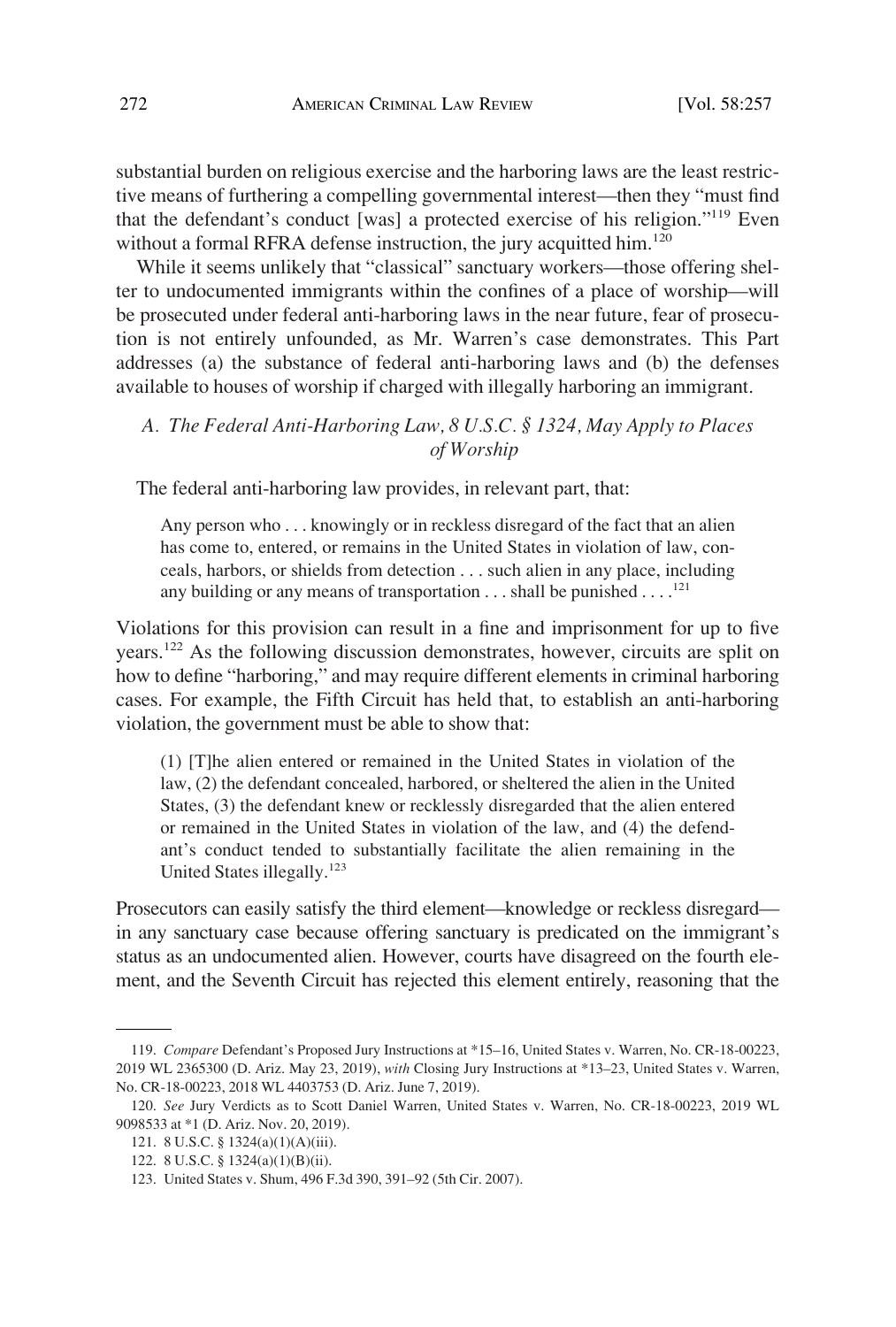statute does not specify what "degree" of assisting the immigrant is required for a conviction.124 Whether or not the fourth element is required, courts have indicated that sheltering an alien meets this standard.<sup>125</sup> Under this approach, offering sanctuary would "substantially facilitate" illegal presence merely by providing shelter.<sup>126</sup> Therefore, this element has little practical effect on places of worship concerned about anti-harboring prosecution.

Circuits are even more divided on the definition of "harbor" as it is used in § 1324.<sup>127</sup> The root of this disagreement is on the issue of whether "harboring" means *any* conduct facilitating an undocumented immigrant's presence in the United States, or whether it means facilitating conduct that is *an attempt to prevent the government from discovering the immigrant's whereabouts*. For example, the Second, Third, Sixth, and Seventh Circuits require some form of "secrecy," like shielding the immigrant or preventing the authorities from discovering the immigrant's location.128 The Seventh Circuit, in *United States v. Costello*, defined "harboring" as "providing . . . a known illegal alien a secure haven, a refuge, a place to stay in which the authorities *are unlikely to be seeking him*."129 Thus, in the Seventh Circuit, "'simple sheltering' in the sense of just providing a place to stay or just cohabiting," without more, is not equivalent to "harboring."<sup>130</sup> Relying on Sixth Circuit precedent, the Eastern District of Kentucky held that "the word 'harbor' means to 'clandestinely shelter, succor and protect improperly admitted aliens'. . . . When an act is done 'clandestinely' it is done *secretly or in hiding*."131 Similarly, the Second Circuit has held that harboring requires:

[C]onduct [that] is intended both to substantially help an unlawfully present alien remain in the United States—such as by providing him with shelter, money, or other material comfort—and *also is intended to help prevent the detection* of the alien by the authorities. The mere act of providing shelter to

<sup>124.</sup> United States v. Xiang Hui Ye, 588 F.3d 411, 415–16 (7th Cir. 2009); *see also* United States v. Aguilar, 477 F. App'x 1000, 1002 (4th Cir. 2012) (discussing the circuit split on the "substantially facilitate" element). The debate over what conduct satisfies the "substantially facilitates" standard commonly arises in cases where the defendant never provided shelter or transportation to the alien. *See Xiang Hui Ye*, 588 F.3d at 413, 415–16. In *Xiang Hui Ye*, the question was whether offering employment to undocumented immigrants was sufficient to establish criminal harboring, and the court—rejecting the substantially facilitates test—held that it was. *See id*. at 412.

<sup>125.</sup> *See* United States v. Cuevas-Reyes, 572 F.3d 119, 122 (3d Cir. 2009) (adopting the substantially facilitates test and explaining that it "ordinarily includes affirmative conduct—such as providing shelter, transportation, direction about how to obtain false documentation, or warnings about impending investigations that facilitates an alien's continuing illegal presence in the United States").

<sup>126.</sup> *See id*.

<sup>127. 8</sup> U.S.C. § 1324(a)(1)(A)(iii).

<sup>128.</sup> *See, e.g*., United States v. Vargas-Cordon, 733 F.3d 366, 381–82 (2d Cir. 2013); United States v. Costello, 666 F.3d 1040, 1050 (7th Cir. 2012); Susnjar v. United States 27 F.2d 223, 224 (6th Cir. 1928); United States v. Blevin-Ramales, 458 F. Supp. 2d 409, 411 (E.D. Ky. 2006).

<sup>129.</sup> *Costello*, 666 F.3d at 1050 (emphasis added).

<sup>130.</sup> *Id*.

<sup>131.</sup> *Belevin-Ramales*, 458 F. Supp. 2d at 411 (emphasis added) (internal citations omitted) (quoting *Susnjar*, 27 F.2d at 224).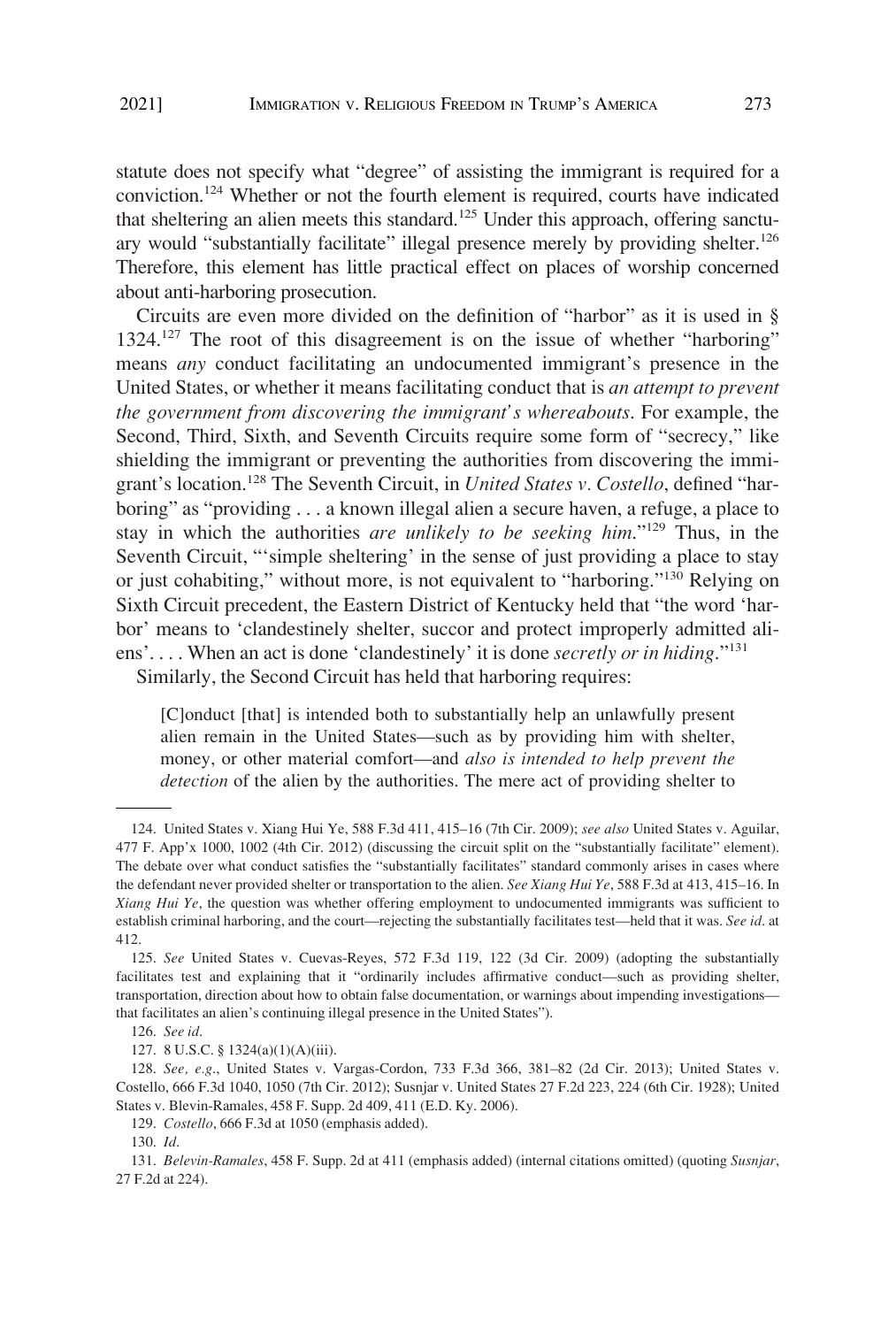an alien, when done without intention to help prevent the alien's detection by immigration authorities or police, is thus not an offense  $\dots$ . <sup>132</sup>

The Third Circuit has also defined harboring as "prevent[ing]" government authorities "from detecting the alien's unlawful presence."133 While the Third Circuit has also held that merely renting an apartment to an undocumented immigrant will not constitute criminal harboring,<sup>134</sup> this holding may not apply to sanctuary places of worship that open their doors specifically to undocumented immigrants outside of any regular business activity. In these jurisdictions, it appears that a sanctuary place of worship could escape criminal culpability by simply notifying the authorities that the immigrant is being housed inside the place of worship. Although this may lower the risk of criminal conviction, it will likely increase the risk that ICE may try to detain the immigrant as soon as he or she steps off the "sensitive location" premises.

On the other side of the circuit split, the Fifth, Eighth, and Ninth Circuits do not include any "secrecy" element in criminal harboring charges under § 1324. For example, the Fifth Circuit does not require any "specific intent" to violate antiharboring laws.<sup>135</sup> The Eighth Circuit's definition is the broadest—not requiring any proof of secrecy or concealment.136 In *United States v. Rushing*, the court upheld a conviction of an employer who employed an undocumented immigrant "in plain view."137 The Ninth Circuit—like the Eighth—has held that harboring means "afford[ing] shelter to," requiring no secrecy.<sup>138</sup> In these jurisdictions, sanctuary places of worship and their leaders<sup>139</sup> are more likely to be convicted of criminal harboring because knowingly housing an undocumented immigrant would seem to satisfy this broad standard of "harboring."<sup>140</sup>

139. In the past, throughout the 1980s sanctuary movement, prosecutions were against individual leaders within specific sanctuary places of worship. *See* United States v. Aguilar, 883 F.2d 662, 689–90 (9th Cir. 1989). The INA, however, defines person—as used in § 1324—as simply "an individual or an organization." 8 U.S.C. § 1101. Prosecutions for criminal harboring under 8 U.S.C. § 1324(a)(1)(A)(iii) most commonly target individuals rather than organizations. *See, e.g*., United States v. De Jesus, 808 F. App'x 503 (9th Cir. 2020); United States v. Navarrete-De Grubich, 781 F. App'x 369 (5th Cir. 2019). Some corporations, however, have been charged under theories of respondeat superior. *See* United States v. Grayson Enters., 950 F.3d 386, 392, 407 (finding Grayson Enterprises vicariously liable for the roofing manager's actions of harboring and employing unauthorized aliens).

140. Importantly, the Ninth Circuit covers the U.S.-Mexico border, *see Map of the Ninth Circuit*, U.S. CT. APPEALS NINTH CIR., [https://www.ca9.uscourts.gov/content/view.php?pk\\_id=0000000135](https://www.ca9.uscourts.gov/content/view.php?pk_id=0000000135) (last visited Nov. 1, 2020), and places of worship offering sanctuary in this region are more likely to be found in violation of the criminal anti-harboring laws.

<sup>132.</sup> *Vargas-Cordon*, 733 F.3d at 382 (emphasis added).

<sup>133.</sup> United States v. Ozcelik, 527 F.3d 88, 100 (3d Cir. 2012).

<sup>134.</sup> *See* DelRio-Mocci v. Connolly Props., Inc., 672 F.3d 241, 247–48 (3d Cir. 2012).

<sup>135.</sup> *See* United States v. De Jesus-Batres, 410 F.3d 154, 162 (5th Cir. 2005).

<sup>136.</sup> United States v. Rushing, 313 F.3d 428, 434 (8th Cir. 2002), *vacated on other grounds*, 388 F.3d 1153 (8th Cir. 2004).

<sup>137.</sup> *Id*.

<sup>138.</sup> United States v. Acosta de Evans, 531 F.2d 428, 430 (9th Cir. 1976); *see also* United States v. Aguilar, 883 F.2d 662, 690 (9th Cir. 1989) (noting that "harbor . . . does not require an intent to avoid detection").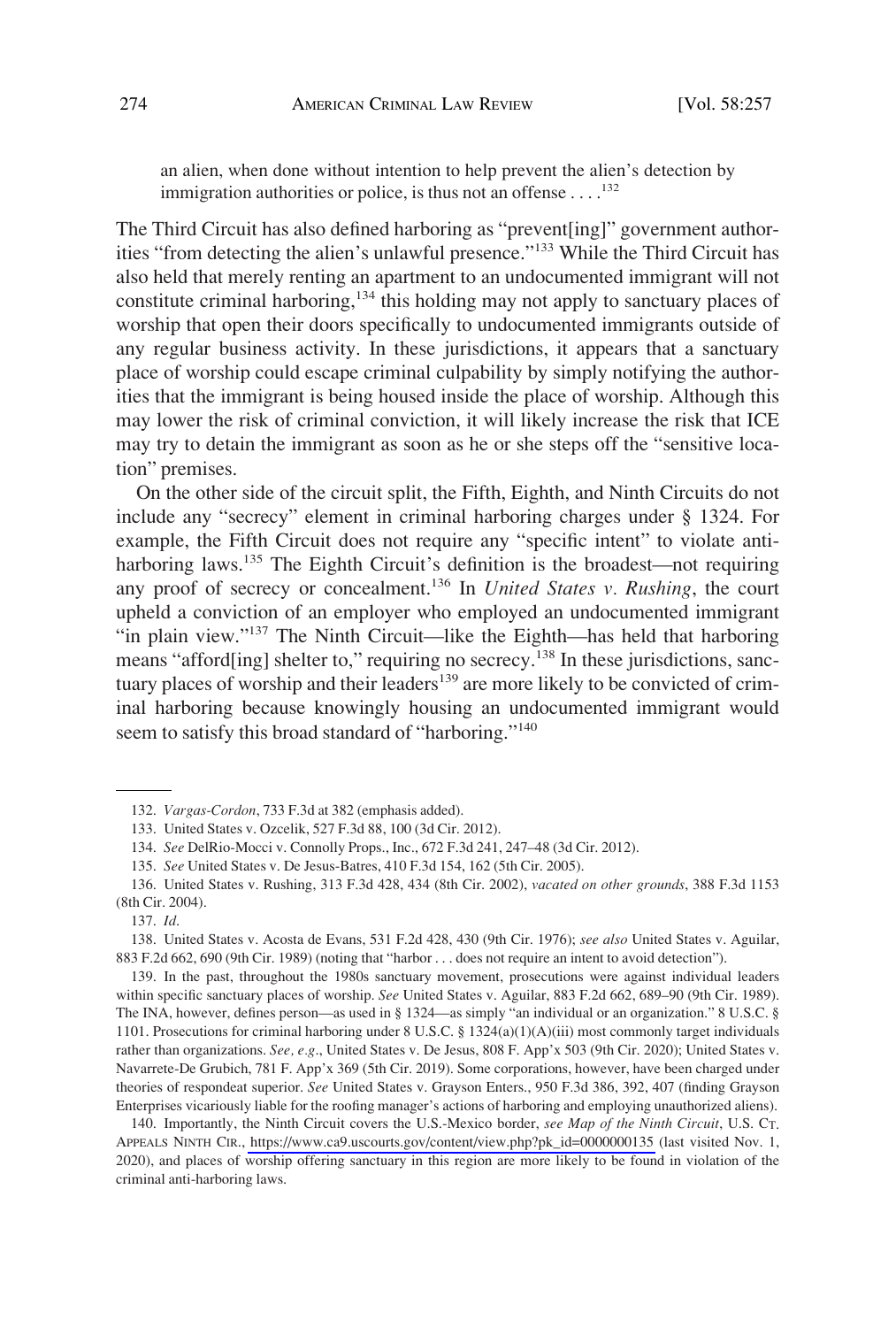<span id="page-18-0"></span>The statute of limitations in § 1324 is particularly important in the sanctuary context. Criminal harboring charges can be brought up to ten years after the alleged offense.<sup>141</sup> While the government has not charged any sanctuary workers of harboring offenses since the 1980s, the Trump administration's changing policies reflect harsher enforcement priorities.<sup>142</sup> Consequently, religious leaders may be vulnerable to criminal charges for up to a decade after their involvement in any sanctuary work.<sup>143</sup>

# *B. Places of Worship Likely Have Few Viable Defenses to Criminal Harboring Charges*

There are very few defenses to criminal harboring charges.<sup>144</sup> This Section addresses two available defenses. It primarily focuses on the first defense, under RFRA, which limits the government from burdening religious practices. The Section then discusses a second defense—selective prosecution—which bars prosecutors from making decisions "based on 'an unjustifiable standard such as race, religion, or other arbitrary classification.'"145

First, the religious freedom defense, though rejected by courts in the 1980s, could provide a strong defense today. Because courts rejected this defense to criminal harboring charges,<sup>146</sup> religious leaders and legal scholars assumed that they

It is not a violation . . . for a religious denomination having a bona fide nonprofit, religious organization in the United States, or the agents or officers of such denomination or organization, to encourage, invite, call, allow, or enable an alien who is present in the United States to perform the vocation of a minister or missionary for the denomination or organization in the United States as a volunteer who is not compensated as an employee, notwithstanding the provision of room, board, travel, medical assistance, and other basic living expenses, provided the minister or missionary has been a member of the denomination for at least one year.

8 U.S.C. § 1324(a)(1)(C). Thus far, scholars and organizations engaged in the sanctuary movement have generally dismissed this exception as a viable defense for places of worship offering sanctuary, claiming it is a narrow exception not intended to cover "classic" sanctuary activities. *See* ACLU Guidance Memo, *supra* note 50 at 2. However, it is significant to note that this provision was adopted in 2005, well after the contentious prosecutions of religious leaders in the 1980s. *See* Agriculture, Rural Development, Food and Drug Administration, and Related Agencies Appropriations Act of 2006, Pub. L. No. 109-97, 119 Stat. 2120 (2005) (codified as amended in part at 8 U.S.C. § 1324(a)(1)(C)). To date, it is unclear whether courts will extend this provision to general sanctuary activities by religious institutions. A version of this defense was raised in the defendant's motion to dismiss in *United States v. Warren*—a significant case described in the introduction to this Part—but the court did not address this defense. *See* Motion to Dismiss Counts 2 and 3 at 20, United States v. Warren, No. CR-18-00223, 2018 WL 4403753 at \*5 (D. Ariz. Sept. 17, 2018); United States v. Warren, No. CR-18-00223, 2018 WL 4403753, at \*1–5 (D. Ariz. Sept. 17, 2018).

145. United States v. Armstrong, 517 U.S. 456, 464 (1996) (quoting Oyler v. Boles, 368 U.S. 448, 456 (1962)).

<sup>141. 18</sup> U.S.C. § 3298.

<sup>142.</sup> *See* Enhancing Public Safety in the Interior of the United States, 82 Fed. Reg. 8,799 (Jan. 25, 2017) (discussing enforcement against sanctuary jurisdictions).

<sup>143.</sup> *See* 18 U.S.C. § 3298.

<sup>144.</sup> While beyond the scope of this note, there is a third, narrow defense to § 1324's anti-harboring provisions providing that:

<sup>146.</sup> *See, e.g*., United States v. Merkt, 794 F.2d 950, 957 (5th Cir. 1986).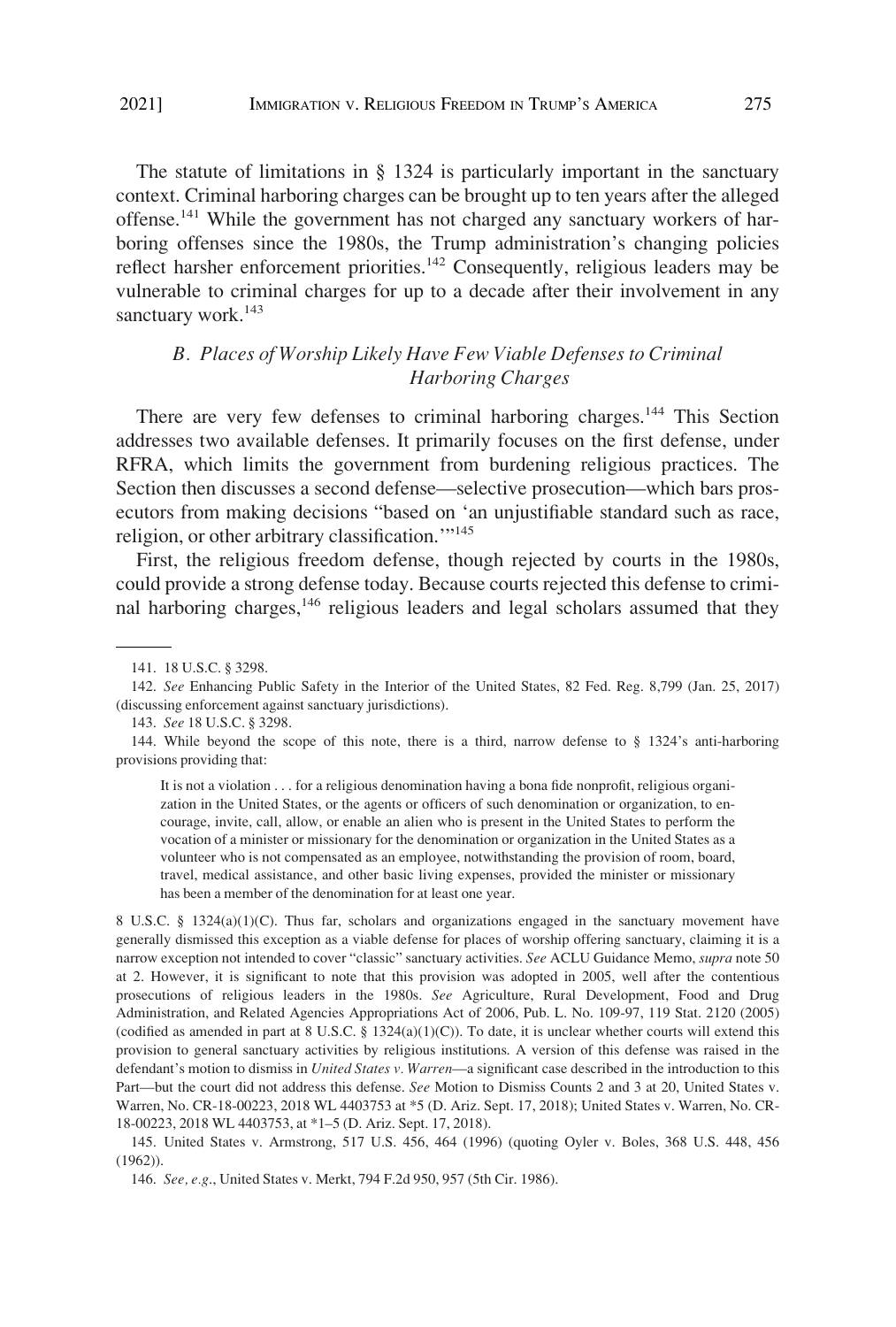could be prosecuted for criminal harboring and that religious freedom would not provide a strong defense.<sup>147</sup> However, the legal landscape of religious freedom has dramatically changed since the original sanctuary movement. RFRA was enacted in 1993, and its restrictions apply to all federal laws, $148$  including criminal antiharboring laws.<sup>149</sup> It prohibits the government from "substantially burden[ing] a person's exercise of religion," unless the government demonstrates that the burden: (1) "is in furtherance of a compelling governmental interest" and (2) "is the least restrictive means of furthering that compelling governmental interest."150 While RFRA parallels the constitutional restrictions in the Free Exercise Clause,<sup>151</sup> the Supreme Court has significantly extended religious protections since RFRA was enacted.<sup>152</sup>

Recent Supreme Court cases, including *Masterpiece Cakeshop Ltd. v. Colorado Civil Rights Commission* and *Burwell v. Hobby Lobby*, have led at least one legal scholar and a handful of law students to conclude that religious sanctuary workers may now be shielded from criminal harboring prosecution under the First Amendment and RFRA's religious protections.<sup>153</sup> Additionally, RFRA could limit ICE's surveillance and enforcement methods.<sup>154</sup> As demonstrated by its recent

150. 42 U.S.C. § 2000bb-1(a)–(b).

151. *See* Scott-Railton, *supra* note 70, at 424–29; *see also* Espinoza v. Mont. Dep't of Revenue, 140 S. Ct. 2246, 2254 (2020) (quoting Trinity Lutheran Church of Columbia, Inc. v. Comer, 137 S. Ct. 2012, 2019 (2017)) ("The Free Exercise Clause . . . 'protects religious observers against unequal treatment' and against 'laws that impose special disabilities on the basis of religious status.'").

152. *See* Masterpiece Cakeshop, Ltd. v. Colo. Civil Rights Comm'n, 138 S. Ct. 1719, 1723–24 (2018); Burwell v. Hobby Lobby Stores, Inc., 573 U.S. 683, 735 (2014).

153. *See generally* John J. Infranca, *(Communal) Life, (Religious) Liberty, and Property*, 2017 MICH. ST. L. REV. 481, 535–40 (asserting that churches' dual property and religious liberty rights could provide a stronger legal basis for sanctuary churches' resisting immigration enforcement targeted at individuals on their property); Scott-Railton, *supra* note 70, at 449–53; Avalon, *supra* note 45, at 697–711. Scott-Railton summarized these lines of cases, stating:

[T]he protections afforded by RFRA and RLUIPA have expanded through the case law. . . . In 2006 in *Gonzales v. O Centro Espirita Beneficente Uniao do Vegetal*, [546 U.S. 418, 423 (2006),] the Supreme Court unanimously affirmed a grant of a preliminary injunction against criminal prosecution for a small religious sect that used a hallucinogenic sacramental tea. In *Holt v. Hobbs*, [135 S. Ct. 853, 859 (2015),] a Muslim inmate challenged an Arkansas Department of Correction regulation that forbade him from growing a half-inch beard. In 2015, the Court again ruled unanimously for the prisoner. . . . In explaining her [concurring] position, Justice Ginsburg distinguished a recent case that  $\ldots$  symbolize[s] the political fissures within the area of religious exemptions: *Burwell v. Hobby Lobby Stores, Inc*., [134 S. Ct. 2751 (2014)]. . . . [*Hobby Lobby*] held that for-profit corporations were protected by RFRA from having to offer [contraceptive] coverage [to employees under the Affordable Care Act].

Scott-Railton, *supra* note 70, at 430.

154. *See* Scott-Railton, *supra* note 70, at 433 (analyzing how RFRA may limit ICE's ability to conduct raids or surveillance of places of worship offering sanctuary).

<sup>147.</sup> *See* Scott-Railton, *supra* note 70, at 423 (describing how academics have commonly accepted this reality).

<sup>148. 42</sup> U.S.C. § 2000bb-3(a).

<sup>149.</sup> *See* Scott-Railton, *supra* note 70, at 433–35 (noting criminal anti-harboring laws do not appear to be exempted).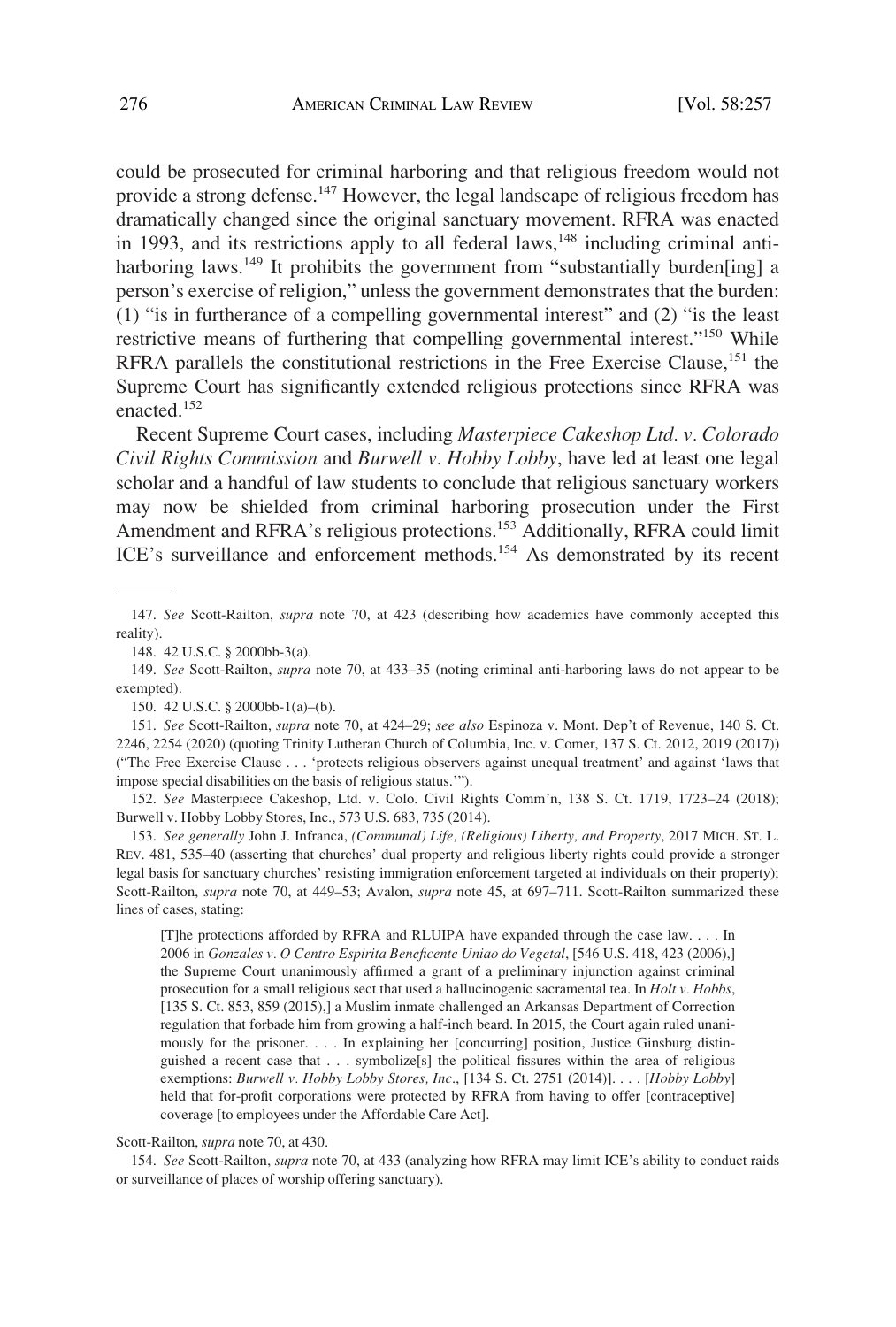decisions in *Masterpiece Cakeshop* and *Hobby Lobby*, the current Court may be more receptive to First Amendment and RFRA defenses to criminal prosecutions of religious sanctuary workers. However, cases expanding religious protections still do not address some of the specific questions the circuits grappled with during the original sanctuary movement in the 1980s.

Specifically, *Masterpiece Cakeshop* addressed the right to discriminate based on sexual orientation in private business dealings if that discrimination is based upon sincerely held religious beliefs.<sup>155</sup> There, the Court held that a baker's refusal to provide a wedding cake to a same-sex couple was protected by the Free Exercise Clause, and that the Colorado Civil Rights Commission was obligated to consider the baker's religious protections when enforcing state anti-discrimination legislation.156 *Hobby Lobby* addressed a closely held corporation's right to violate the Affordable Care Act by denying contraceptives in its medical insurance coverage plans for employees based on the religious beliefs of the family who owned Hobby Lobby.<sup>157</sup> However, neither case involved immigration, where the Court appears to uphold strict government enforcement laws.<sup>158</sup> While the Court might be more receptive to a general free exercise defense, it is still unclear whether prohibiting sanctuary would "undu[ly] burden" free exercise<sup>159</sup> or whether prosecution is the least restrictive means of achieving a "compelling governmental interest."<sup>160</sup>

Second, non-Judeo-Christian places of worship may be able to establish selective prosecution defenses should they be charged with criminal harboring.<sup>161</sup> To succeed on this defense, the charged individual "must demonstrate that the federal prosecutorial policy 'had a discriminatory effect and that it was motivated by a discriminatory purpose.'"162 While religious sanctuary scholarship tends to focus on "sanctuary churches," the movement goes beyond just Judeo-Christian

160. *See Elder*, 601 F. Supp. at 1578 ("The Court finds that the Government meets its burden to demonstrate an overriding interest in protecting a congressionally-sanctioned immigration and naturalization system designed to maintain the integrity of this Nation's borders. In discussing the importance of United States' immigration laws, the Supreme Court has repeatedly emphasized the importance which sovereign nations place upon controlling entry through their borders.").

161. *See* United States v. Hanna, 639 F.2d 192, 194 (5th Cir. 1980) (discussing the potential interplay of criminal harboring and selective prosecution).

162. United States v. Armstrong, 517 U.S. 456, 465 (1996) (quoting Wayte v. United States, 470 U.S. 598, 607 (1985)). Certain circuits have rephrased this requirement, for example, the Fifth Circuit requires the defendant prove that "others similarly situated have generally not been prosecuted" or that prosecutors selected the individual "invidious[ly] or in bad faith." *Hanna*, 639 F.2d at 194 (quoting United States v. Lichenstein, 610 F.2d 1272, 1281 (5th Cir. 1980), *abrogated on other grounds by* United States v. Gaudin, 515 U.S. 506 (1995)).

<sup>155.</sup> *Masterpiece Cakeshop*, 138 S. Ct. at 1727.

<sup>156.</sup> *See id*. at 1724.

<sup>157.</sup> *See Hobby Lobby*, 573 U.S. at 702–03.

<sup>158.</sup> *See, e.g*., Nielsen v. Preap, 139 S. Ct. 954 (2019). *Nielson* provides one example of the less friendly Supreme Court precedents in immigration cases, unlike in religious freedom cases, where the Court has been more receptive.

<sup>159.</sup> *Compare* United States v. Merkt, 794 F.2d 950, 956 (5th Cir. 1986) (finding no sincere religious belief burdened), *with* United States v. Elder, 601 F. Supp. 1574, 1577–78 (S.D. Tex. 1985) (finding sincere religious belief).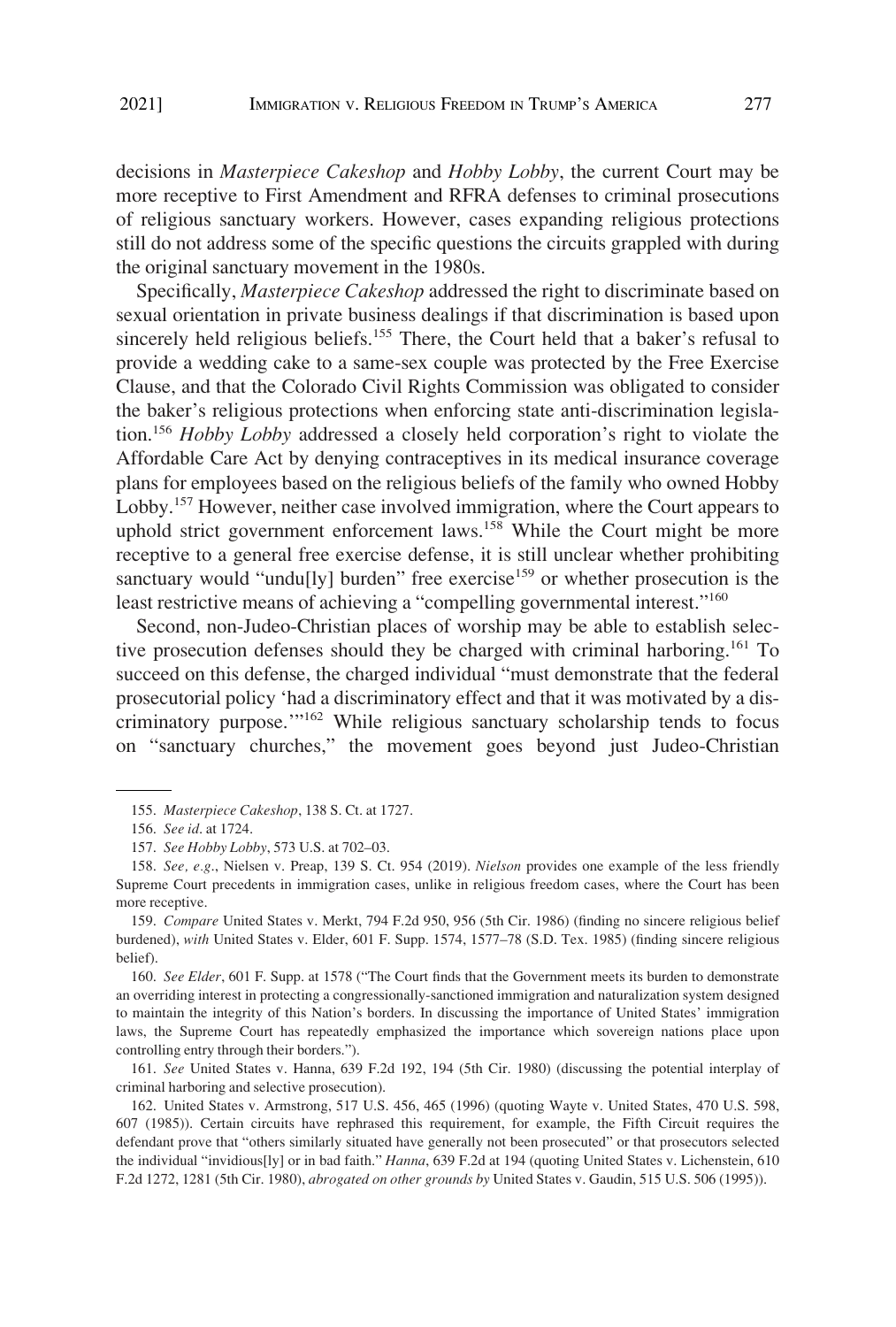<span id="page-21-0"></span>institutions.163 For instance, on January 18, 2017—less than a week before President Trump's inauguration—the Clifton Mosque in Cincinnati, Ohio, announced its intention to offer sanctuary to undocumented immigrants.<sup>164</sup> Just days later, the mosque quietly backed down on that position.<sup>165</sup> The mosque received dozens of threats after making the announcement, and members of the Latinx community even expressed a lack of interest in taking sanctuary at a mosque, fearing that their marginalization as undocumented immigrants would only be intensified by taking refuge with another marginalized group.<sup>166</sup> If a mosque—or the religious institution of another marginalized group—were the first to be prosecuted for any sanctuary activity under the anti-harboring laws, they would have a strong selective prosecution defense.

Ultimately, both defenses face uphill battles in courts. The factual questions surrounding what constitutes a sincerely-held religious belief, the nature of government interests at stake, and the motivations of prosecutors present delicate inquiries with abstract evidentiary standards. A free exercise defense would be available in a wide swath of cases and may receive more success following the Supreme Court's expansion of religious freedom protections since the early 2000s. The selective prosecution defense is likely only available in a narrow set of cases, but it could be brought alongside a potentially more successful religious freedom defense.

### IV. WHAT SHOULD SANCTUARY PLACES OF WORSHIP DO?

After considering the possible consequences of engaging in the sanctuary movement, places of worship are left with several options. They might: (a) directly participate in the sanctuary movement by sheltering undocumented immigrants or engage in lower risk activities that support the sanctuary movement; (b) seek protection from local and state governments; and/or (c) file for a preliminary injunction to prevent the government from enforcing criminal harboring laws against religious workers. Ultimately, this Note concludes that sanctuary places of worship should minimize their possible criminal culpability by engaging in certain "lower risk" activities while seeking protection from local and state governments. However, places of worship and religious leaders should not file for a preliminary injunction.

*See* Montagne & Burns, *supra* note 31; Sigal Samuel, *Mosques Want to Offer Sanctuary, but Will Anyone*  163. *Accept?*, ATLANTIC (Feb. 10, 2017), [https://www.theatlantic.com/politics/archive/2017/02/mosques-want-to](https://www.theatlantic.com/politics/archive/2017/02/mosques-want-to-provide-sanctuary-but-will-anyone-accept-the-offer/516366/)[provide-sanctuary-but-will-anyone-accept-the-offer/516366/.](https://www.theatlantic.com/politics/archive/2017/02/mosques-want-to-provide-sanctuary-but-will-anyone-accept-the-offer/516366/)

<sup>164.</sup> *See id*.

<sup>165.</sup> *Id*.

<sup>166.</sup> *Id*.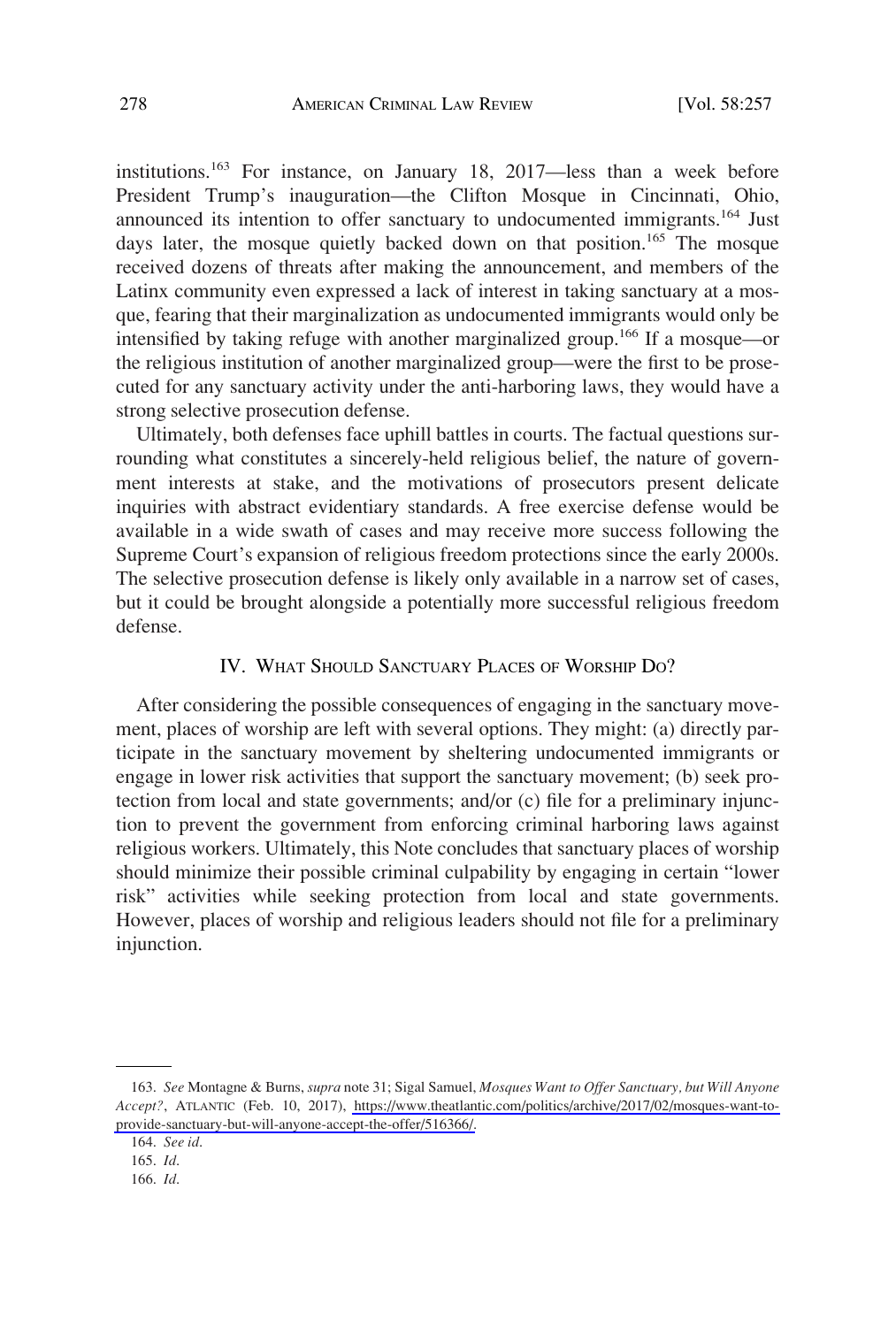## <span id="page-22-0"></span>*A. Places of Worship Should Consider Engaging in Lower-Risk Sanctuary Activities*

Places of worship may be able to take some steps at lower risk in order to (1) protect immigrants in sanctuary from detention and deportation and (2) protect the place of worship and sanctuary workers from criminal harboring prosecution.

### 1. Sanctuaries May Protect Immigrants from Deportation

The primary way for religious leaders to prevent arrest and deportation of immigrants is to shelter them within the house of worship and advise them against leaving the premises.167 While this scenario is not ideal—as it often means immigrants cannot fully participate in their families or communities—it is likely the safest option. ICE and USCIS have shown increased willingness to collaborate to detain and deport undocumented immigrants who are sheltered in houses of worship upon leaving the premises.<sup>168</sup> In this context, the best way to protect an immigrant from detention and deportation is to shelter them within the four walls of the house of worship at all times.

As a result of this ICE-USCIS strategy, immigrants are left in a lose-lose situation.<sup>169</sup> As Samuel Oliver-Bruno's Congressman stated: "At best, Mr. Oliver-Bruno was presented with a catch-22 dilemma; at worst, he was entrapped."<sup>170</sup> In the case of Oliver-Bruno, the only path available to him for legal permanent residence was through a deferment application that required a meeting with USCIS.<sup>171</sup> Sanctuary workers should be aware of this predicament, and should inform immigrants of risks associated with leaving the house of worship. While there is no right answer to this problem, sanctuary workers should seek creative solutions to protect the immigrant from arrest and deportation. Questions to ask include: whether it is possible to invite USCIS officials to the house of worship for on-site fingerprinting and whether local lawmakers and law enforcement authorities can assist or protect immigrants throughout this process. Sanctuary workers should investigate these possible alternatives before marching immigrants into meetings at USCIS offices.

2. Places of Worship Can Engage in Activities Less Likely to Lead to Criminal Harboring Prosecution

Beyond physically protecting immigrants, there are several ways that places of worship can aid and assist immigrants without risking their own exposure to criminal harboring prosecution. First, and most importantly, if the place of worship is

<sup>167.</sup> *See* Flynn*, Singing 'Amazing Grace*,*' supra* note 9.

<sup>168.</sup> Vasquez, *supra* note 20.

<sup>169.</sup> See Press Release, Congressman David E. Price, Reps. Price and Butterfield Issue Statement on Durham ICE Arrest (Nov. 23, 2018), [https://price.house.gov/newsroom/press-releases/reps-price-and-butterfield-issue](https://price.house.gov/newsroom/press-releases/reps-price-and-butterfield-issue-statement-durham-ice-arrest)[statement-durham-ice-arrest](https://price.house.gov/newsroom/press-releases/reps-price-and-butterfield-issue-statement-durham-ice-arrest).

<sup>170.</sup> *Id*.

<sup>171.</sup> *See* Flynn, *Feds Deport*, *supra* note 2.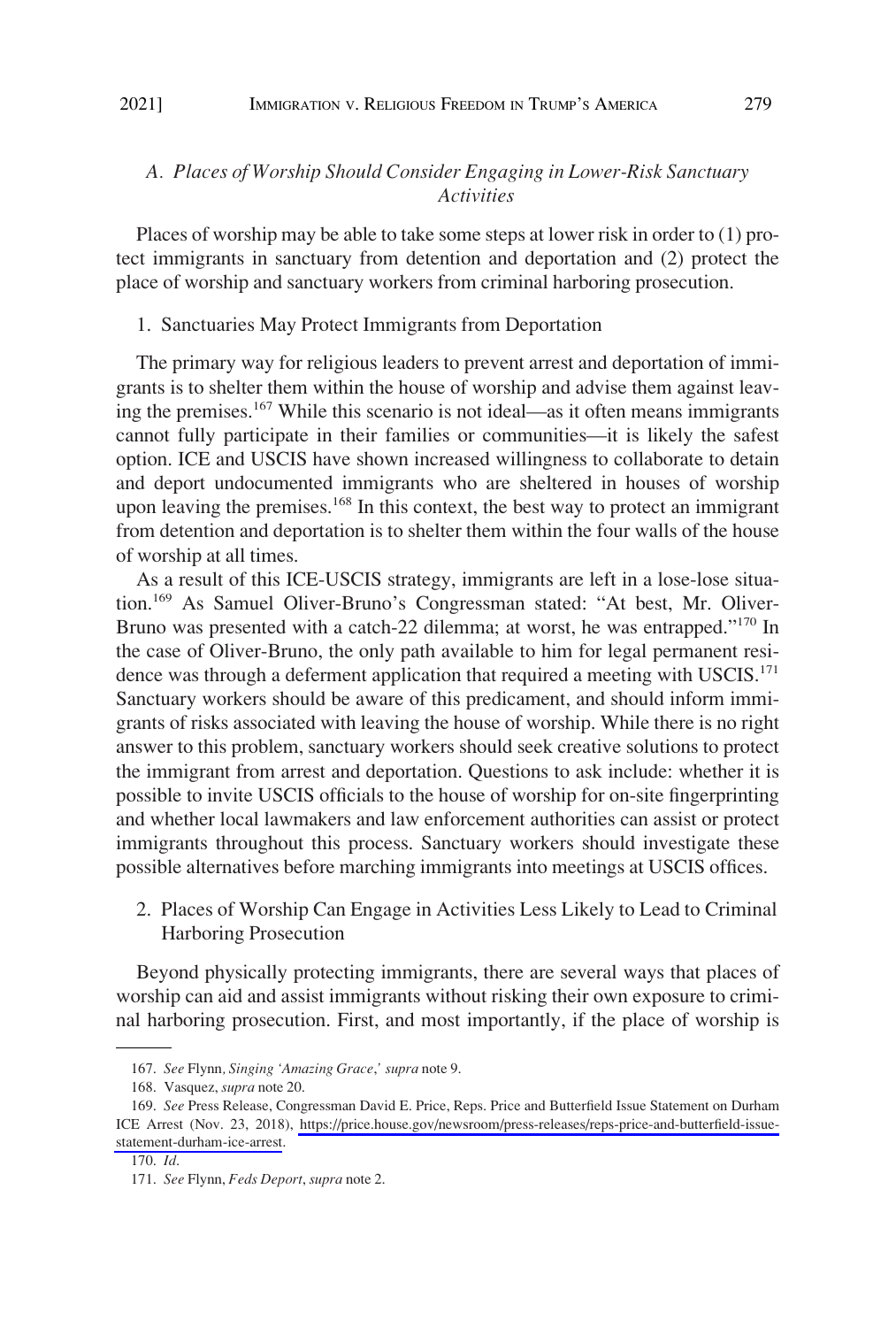within a jurisdiction that requires a "secrecy" component to criminal harboring culpability, then the place of worship may be able to avoid prosecution by publicly disclosing their status as a sanctuary place of worship and the identities of any immigrants they shelter.<sup>172</sup> Those places of worship within the jurisdiction of the Second, Third, Sixth, and Seventh Circuits might successfully avoid criminal harboring prosecutions in this manner.<sup>173</sup> However, those places of worship in the remaining circuits that do not require a "secrecy" element—including the Fifth, Eighth, Ninth and Eleventh Circuits, some of which cover the majority of the Southern and Western United States—cannot avoid liability simply through disclosing their sanctuary status.174

Even in locations where disclosure may protect against criminal harboring charges, disclosure may place immigrants in sanctuary at greater risk of arrest or deportation.175 Additionally, even in disclosure jurisdictions, disclosure alone may not prevent the government from bringing harboring charges, even if it lowers the likelihood of criminal convictions.<sup>176</sup> However, there is little case law on this point. Because the law in this area remains unsettled, prosecutors may still bring charges, even if those charges might ultimately fail in a disclosure jurisdiction. Thus, places of worship should still consider litigation costs a risk when deciding whether to offer sanctuary.

Second, places of worship can engage in activities that lower their likely exposure to criminal liability. The American Civil Liberties Union ("ACLU") has provided some guidance for places of worship<sup>177</sup> and has identified ways places of worship can get involved in the sanctuary movement without risking criminal harboring prosecution, including:

� Adopting a policy of nondiscrimination at your place of worship and of welcoming and helping persons in need, regardless of immigration and citizenship status. . . .

. . .

<sup>172.</sup> *See* Scott-Railton, *supra* note 70, at 434–35; ACLU Guidance Memo *supra* note 50, at 2–3.

<sup>173.</sup> *See, e.g*., United States v. Vargas-Cordon, 733 F.3d 366, 382 (2d Cir. 2013); United States v. Costello, 666 F.3d 1040, 1050 (7th Cir. 2012); United States v. Ozcelik, 527 F.3d 88, 100 (3d Cir. 2012); Susnjar v. United States 27 F.2d 223, 224 (6th Cir. 1928); United States v. Blevin-Ramales, 458 F. Supp. 2d 409, 411 (E.D. Ky. 2006).

<sup>174.</sup> *See, e.g*., United States v. De Jesus-Batres, 410 F.3d 154, 162 (5th Cir. 2005); United States v. Rushing, 313 F.3d 428, 434 (8th Cir. 2002), *vacated on other grounds*, 388 F.3d 1153 (8th Cir. 2004); United States v. Acosta de Evans, 531 F.2d 428 (9th Cir. 1976); *see also* United States v. Aguilar, 883 F.2d 662, 690 (9th Cir. 1989) (holding that the First Amendment did not allow defendants to shelter Central American refugees).

<sup>175.</sup> ACLU Guidance Memo, *supra* note 50, at 3.

<sup>176.</sup> It is important to note that while many of the individuals charged in the cases from the Second, Third, Sixth, and Seventh Circuits were not ultimately convicted, they were still prosecuted, and the long and expensive trial process is, itself, a significant consequence to consider.

<sup>177.</sup> ACLU Guidance Memo, *supra* note 50, at 2.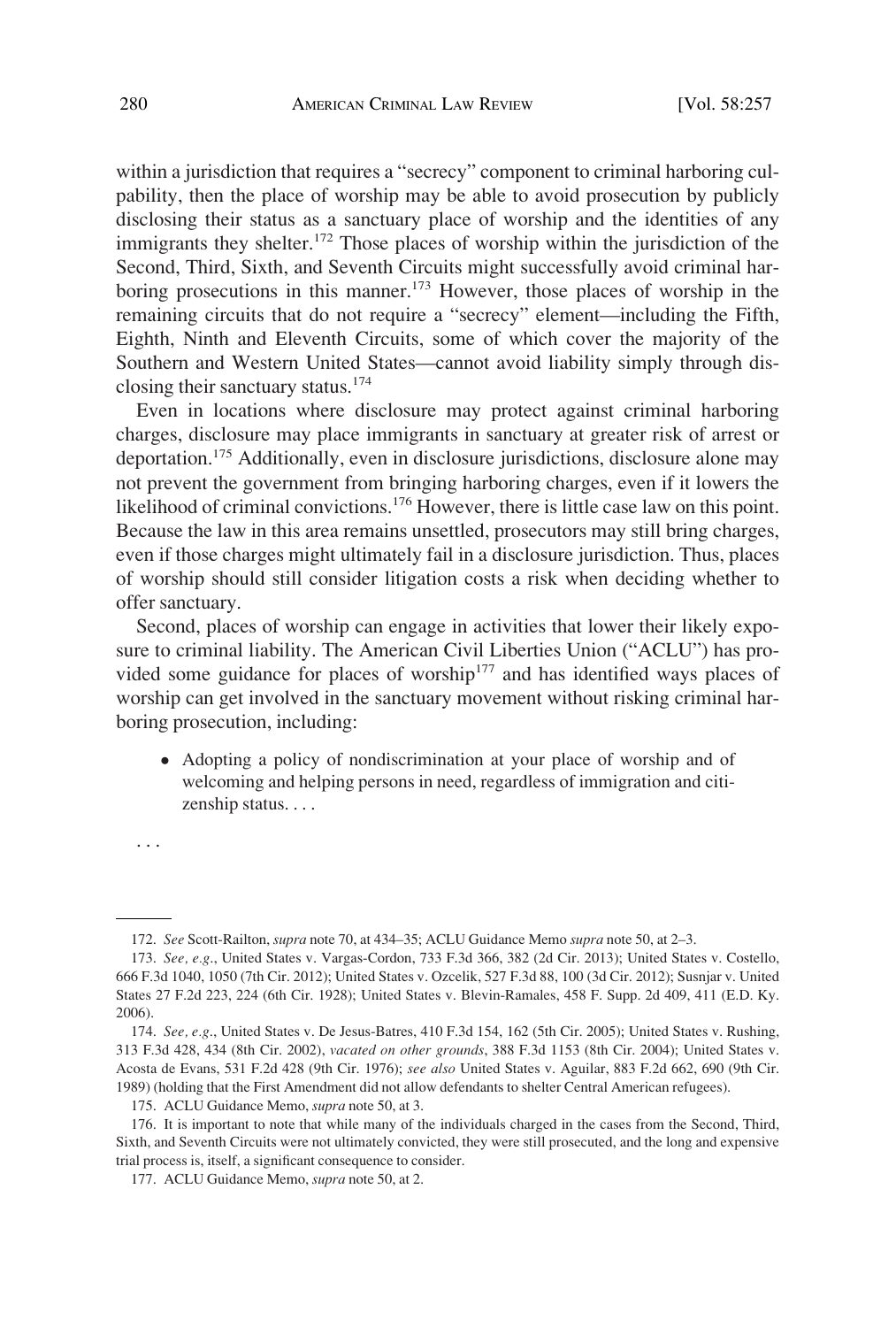<span id="page-24-0"></span>� Providing shelter, food, or other services to a broad set of people, including citizens and noncitizens, regardless of immigration status.

. . .

� Exercising the right to refuse to consent to law enforcement officers coming into or searching non-public areas of the church, and demanding to see a lawful warrant signed by a federal judge.<sup>178</sup>

While these methods place significant restrictions on the scope of the sanctuary ideology and methodology, these alternatives should be considered by places of worship as they decide whether to participate in the sanctuary movement.

#### *B. Places of Worship Should Seek Protections from Local and State Governments*

There are two ways that sanctuary workers can seek protection from state and local governments. First, state and local governments may be able to ameliorate any zoning concerns, like the proposed bill in Massachusetts discussed above would do.<sup>179</sup> Second, local governments could express their explicit support for immigrants in sanctuary. For example, in Ohio, the Columbus City Council passed a resolution supporting two undocumented immigrants—Edith Espinal and Miriam Vargas—who were in sanctuary, calling on the Department of Homeland Security ("DHS") to exercise discretion in the cases of these two women.<sup>180</sup> However, the President of the City Council, Shannon Hardin, stated, "This is a ceremonial resolution. The truth is, when we take this vote in a few seconds, it won't change Edith or Miriam's predicament."181 Ultimately, while zoning laws like the proposed bill in Massachusetts may offer some practical protection to sanctuary places of worship, ceremonial resolutions like those in Ohio offer little practical protection for immigrants in sanctuary or for sanctuary workers. Still, such ceremonial resolutions may help tip the scales toward protection of religious sanctuary activity or grassroots protections of immigrant families more generally.

## *C. Places of Worship Should Be Cautious of Bringing an As-Applied Constitutional Challenge Against § 1324*

It seems unlikely that any sanctuary leaders will be prosecuted for criminal harboring in the near future; however, there is another way that the revitalized RFRA defense can be raised. A place of worship interested in providing sanctuary but concerned about the repercussions might be able to mount an "as-applied"

<sup>178.</sup> *Id*. at 2.

<sup>179.</sup> *See* H.R. 3655, 191st Gen. Ct. (Mass. 2019); Bourne, *supra* note 112; Section I.B, *supra*.

*See* Lauren Sega, *Council Passes Resolution Supporting Undocumented Immigrants in Sanctuary*, 180. COLUMBUS UNDERGROUND (Feb. 26, 2019), [https://www.columbusunderground.com/council-passes-resolution](https://www.columbusunderground.com/council-passes-resolution-supporting-undocumented-immigrants-in-sanctuary-ls1)[supporting-undocumented-immigrants-in-sanctuary-ls1](https://www.columbusunderground.com/council-passes-resolution-supporting-undocumented-immigrants-in-sanctuary-ls1).

<sup>181.</sup> *Id*.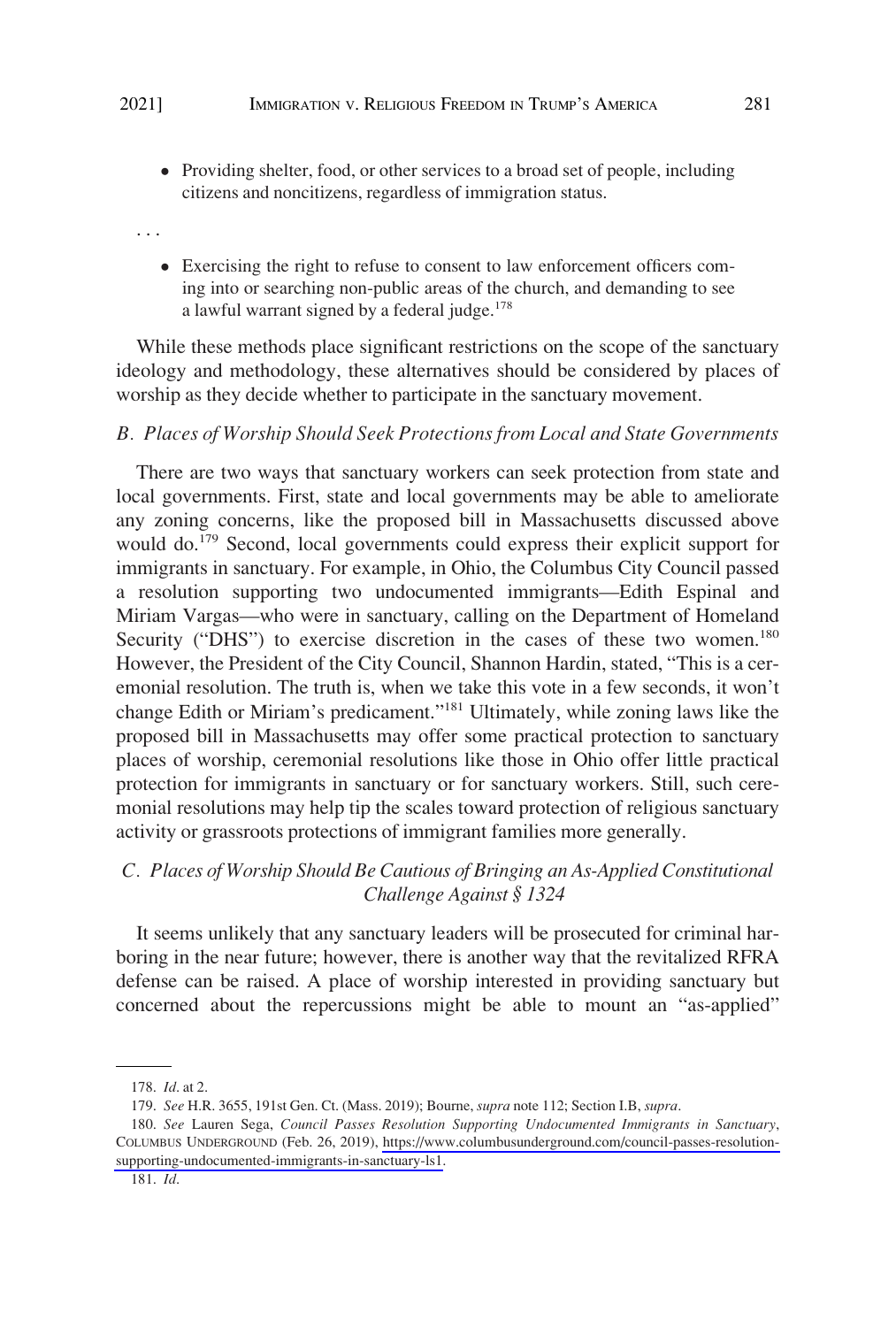constitutional challenge<sup>182</sup> to  $\S$  1324, arguing that it impinges on the places of worship's First Amendment free exercise rights.<sup>183</sup> To do so, plaintiffs engaged in the sanctuary movement could seek a preliminary injunction in a federal district court, asking the court to bar future enforcement of the anti-harboring provisions to those offering religiously motivated sanctuary under both the First Amendment and RFRA.184 When a regulation impinges on a fundamental right, like freedom of religion or expression under the First Amendment, that regulation must pass constitutional muster when enforced in a way that burdens constitutionally-protected rights.185 By seeking a preliminary injunction, places of worship could ask the court to declare that their sanctuary actions are constitutionally protected even before any criminal harboring charges are ever brought against a place of worship or sanctuary worker.186

However, seeking a preliminary injunction may not be necessary given the Trump administration's publicly-declared commitment to protecting religious liberty<sup>187</sup> and ICE's policy against arresting immigrants in "sensitive locations."<sup>188</sup> There is no immediate need to challenge a criminal law that is not currently being

188. ICE SENSITIVE LOCATIONS, *supra* note 7.

<sup>182.</sup> *See, e.g*., Ada v. Guam Soc'y of Obstetricians & Gynecologists, 506 U.S. 1011, 1012 (1992) (Scalia, J., dissenting from denial of certiorari) ("Statutes are ordinarily challenged, and their constitutionality evaluated, 'as applied'—that is, the plaintiff contends that application of the statute in the particular context in which he has acted, or in which he proposes to act, would be unconstitutional. The practical effect of holding a statute unconstitutional 'as applied' is to prevent its future application in a similar context, but not to render it utterly inoperative."); *see also* Elgin v. Dep't of Treasury, 567 U.S. 1, 16 n.5 (2012) ("[A plaintiff's] claim that [an] agency 'acted in an unconstitutional manner' will generally be a claim that the statute authorizing the agency action was unconstitutionally applied to him."). For more information on the differences between facial and asapplied constitutional challenges, see Alex Kreit, *Making Sense of Facial and As-Applied Challenges*, 18 WM. & MARY BILL RTS. J. 3 (2010).

<sup>183.</sup> This Note does not address the standing issues that may arise in this type of "as-applied" constitutional challenge. Cases addressing government surveillance of religious activities seem most analogous in the standing context. For example, in *Dousa v. U.S. Department of Homeland Security*, the court found that plaintiff, a pastor who was involved in an organization called the New Sanctuary Coalition—though not alleged to be offering sanctuary to immigrants—had standing to seek a preliminary injunction against government surveillance of her religious activities because "[the plaintiff] ha[d] plausibly show[n] that the Government surveilled her religious and political activities . . . and that she ha[d] withdrawn from many of her normal religious activities as a result of that surveillance." No. 19cv1255, 2020 WL 434314, at \*3–6 (S.D. Cal. Jan. 28, 2020). The effects of government surveillance mirror the deterring effect that criminal anti-harboring laws have on places of worship. Deterrence may itself satisfy the injury requirement if religious leaders and institutions can show that anti-harboring laws effectively stifle religious expression in the form of sanctuary activities. *See, e.g*., *id*. at \*5 (finding injury sufficient to provide standing when plaintiff cancelled a trip to Mexico, stopped offering blessings to migrant and refugee marriages, and declined to host a *pro se* asylum clinic at her church).

<sup>184.</sup> *See, e.g*., Whole Woman's Health v. Hellerstedt, 136 S. Ct. 2292, 2301 (2016) (hearing case on appeal after plaintiff doctors "sought an injunction preventing enforcement of [an abortion related state law] as applied to" them); *see also* June Med. Servs., LLC v. Gee, 139 S. Ct. 663 (2019) (Kavanaugh, J., dissenting from grant of stay) (recognizing that "the plaintiffs could file an as-applied complaint or motion for preliminary injunction in the District Court, and the District Court could consider under [existing case law] whether to enter a preliminary or permanent injunction").

<sup>185.</sup> *See* Fed. Election Comm'n v. Wis. Right to Life, Inc., 551 U.S. 449, 476 (2007).

<sup>186.</sup> *See id*. at 460.

<sup>187.</sup> *See, e.g*., Promoting Free Speech and Religious Liberty, 82 Fed. Reg. 21, 675 (May 4, 2017).